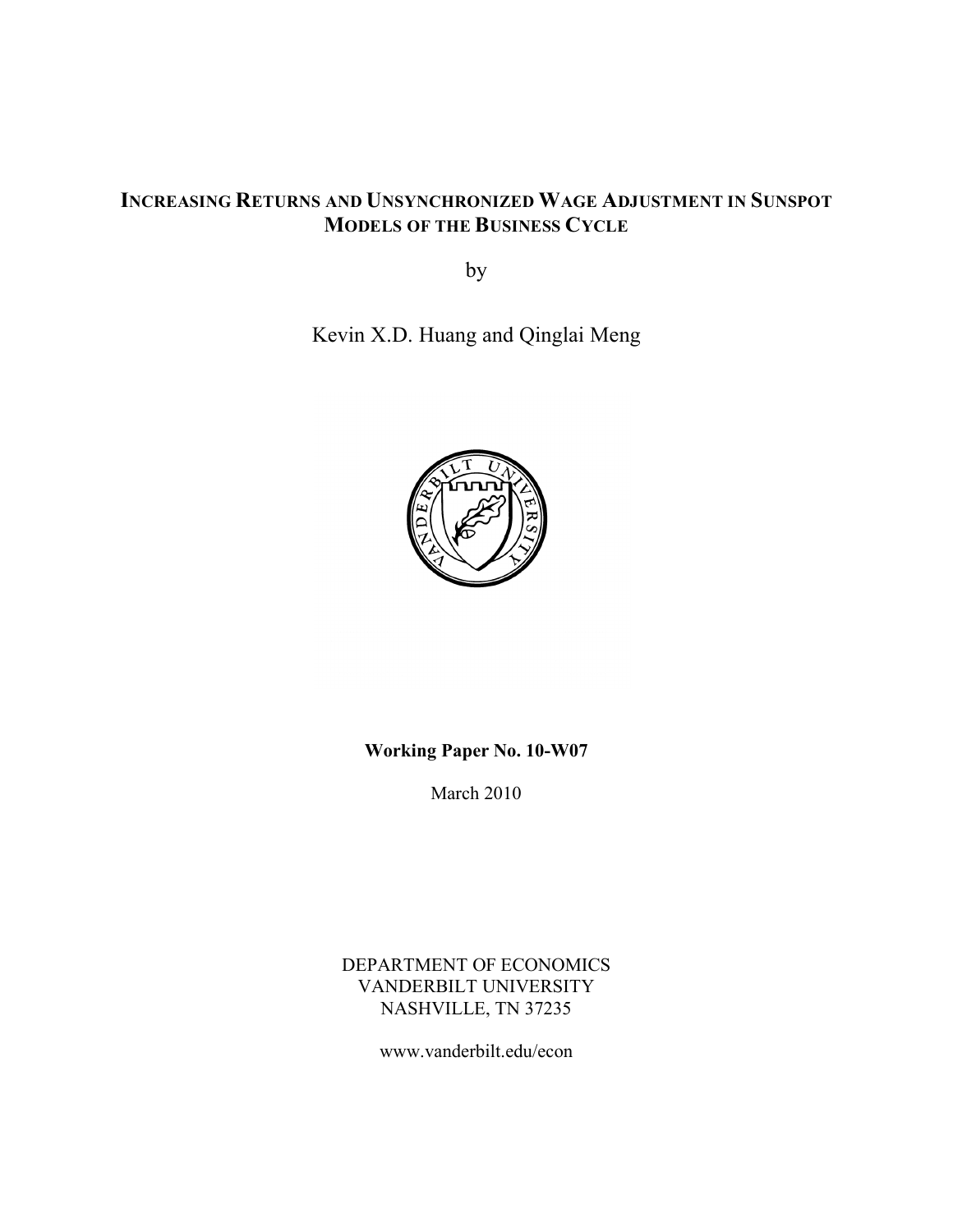# Increasing Returns and Unsynchronized Wage Adjustment in Sunspot Models of the Business Cycle

Kevin X.D. Huang<sup>a,\*</sup>, Qinglai Meng<sup>b,c</sup>

<sup>a</sup>Department of Economics, Vanderbilt University, Nashville, TN 37235, USA

 $b$ Department of Economics, Oregon State University, Corvallis, OR 97330, USA

<sup>c</sup>Department of Economics, Chinese University of Hong Kong, Shatin, N.T., Hong Kong

## Abstract

A challenge facing the literature of equilibrium indeterminacy and sunspot-driven business cycle fluctuations based on increasing returns to scale in production is that the required degree of increasing returns for generating indeterminacy can be implausibly large and rise quickly with the relative risk aversion in labor. We show that unsynchronized wage adjustment via a relative wage effect can both lower the required degree of increasing returns for indeterminacy to an empirically plausible level and make it invariant to the relative risk aversion in labor. As a result, indeterminacy and sunspot-driven business cycle fluctuations may emerge for empirically plausible increasing returns regardless of the value of the relative risk aversion in labor. The impulse responses of our model to demand shocks under indeterminacy are reasonable in terms of matching the business cycle, and sunspot shocks become more important due to the presence of labor market frictions.

JEL classification: E12; E31; E52

Keywords: Increasing returns; Unsynchronized wage adjustment; Relative wages; Relative risk aversion in labor; Indeterminacy; Sunspot

<sup>∗</sup>Corresponding author. Department of Economics, Vanderbilt University, VU Station B 351819, 2301 Vanderbilt Place, Nashville, TN 37235-1819, USA. Tel.: +1 615 936 7271; fax: +1 615 343 8495.

E-mail address: kevin.huang@vanderbilt.edu (K.X.D. Huang).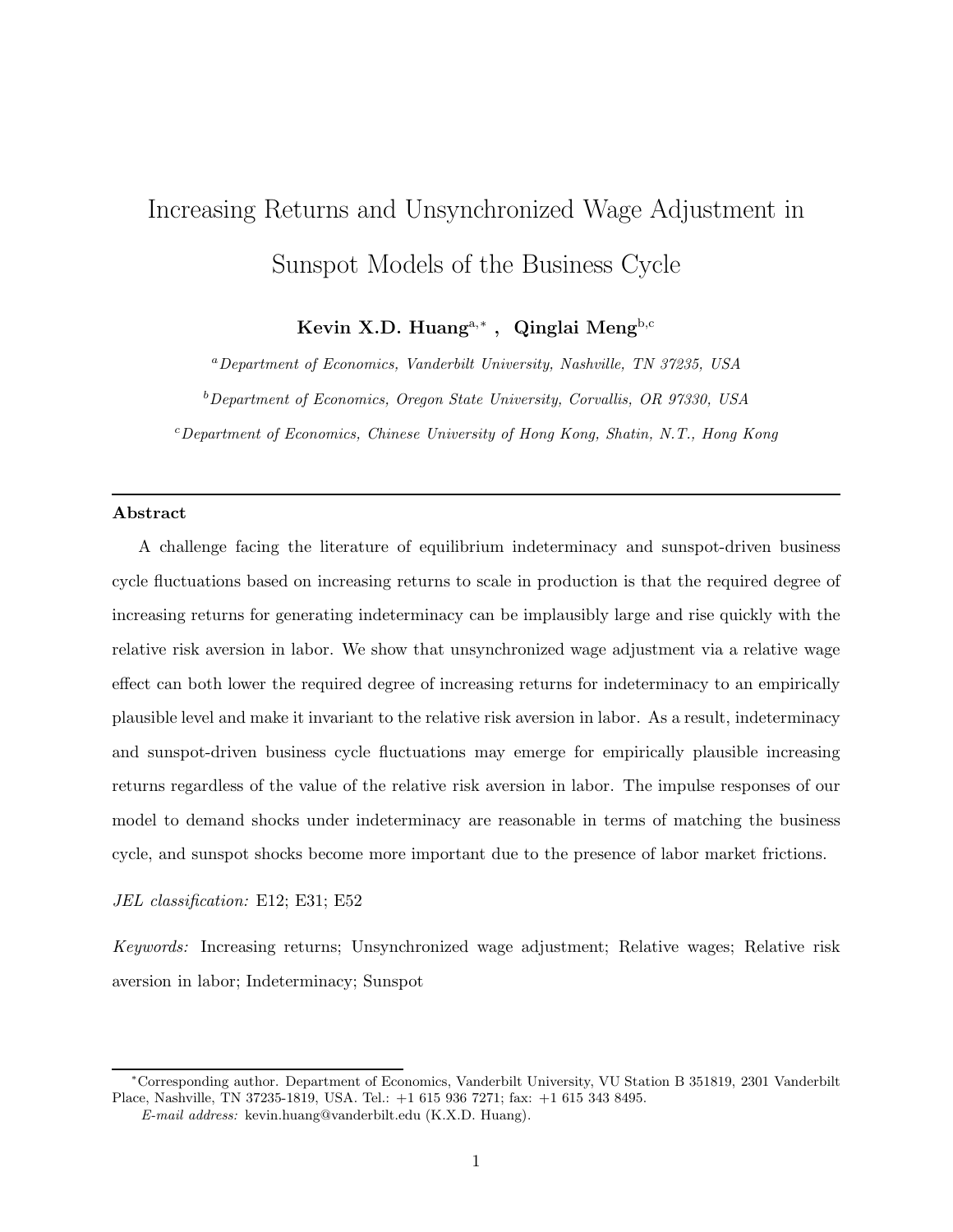#### 1. INTRODUCTION

It has long been argued that economies of scale can be a potential source of sunspot-driven business cycle fluctuations (e.g., Benhabib and Farmer, 1994). In one-sector models with variable capacity utilization mild increasing returns to scale in production may generate an indeterminate equilibrium and sunspot-driven business cycles under the assumption of zero relative risk aversion in labor (e.g., Wen, 1998; Benhabib and Wen, 2004); but, even with a tiny relative risk aversion in labor the degree of increasing returns required for indeterminacy can be implausibly large, and it increases sharply with the relative risk aversion in labor. A similar problem also exists for twosector models (e.g., Benhabib and Farmer, 1996). This poses a challenge to the plausibility of sunspot-driven business cycle fluctuations based on increasing returns to scale in production.

One point of this paper is that unsynchronized wage adjustment via a relative wage effect can both lower the required degree of increasing returns for indeterminacy to an empirically plausible level and make it invariant to the relative risk aversion in labor. As a consequence, an indeterminate equilibrium and thus sunspot-driven business cycle fluctuations may emerge for empirically plausible increasing returns regardless of the value of the relative risk aversion in labor. We show that the impulse responses of the model to demand shocks under indeterminacy are reasonable in terms of matching the business cycle and sunspot shocks become more important due to the presence of labor market frictions.

In what follows, Section 2 sets up the model, Section 3 describes model calibration and reports our indeterminacy results, Section 4 provides some intuition for the results, Section 5 presents the model's general solution and impulse responses to fundamental shocks under determinacy and to both fundamental shocks and sunspot shocks under indeterminacy, and Section 6 contains a brief concluding remark. Some of the technical detail can be found in the three appendices.

#### 2. A ONE-SECTOR MODEL OF MONOPOLISTIC COMPETITION

We augment the Benhabib and Farmer's (1994) model of monopolistic competition in the goods market with variable capacity utilization in production, in the spirit of Greenwood, Hercowitz, and Huffman (1988), Wen (1998), and Benhabib and Wen (2004), and money in the utility function as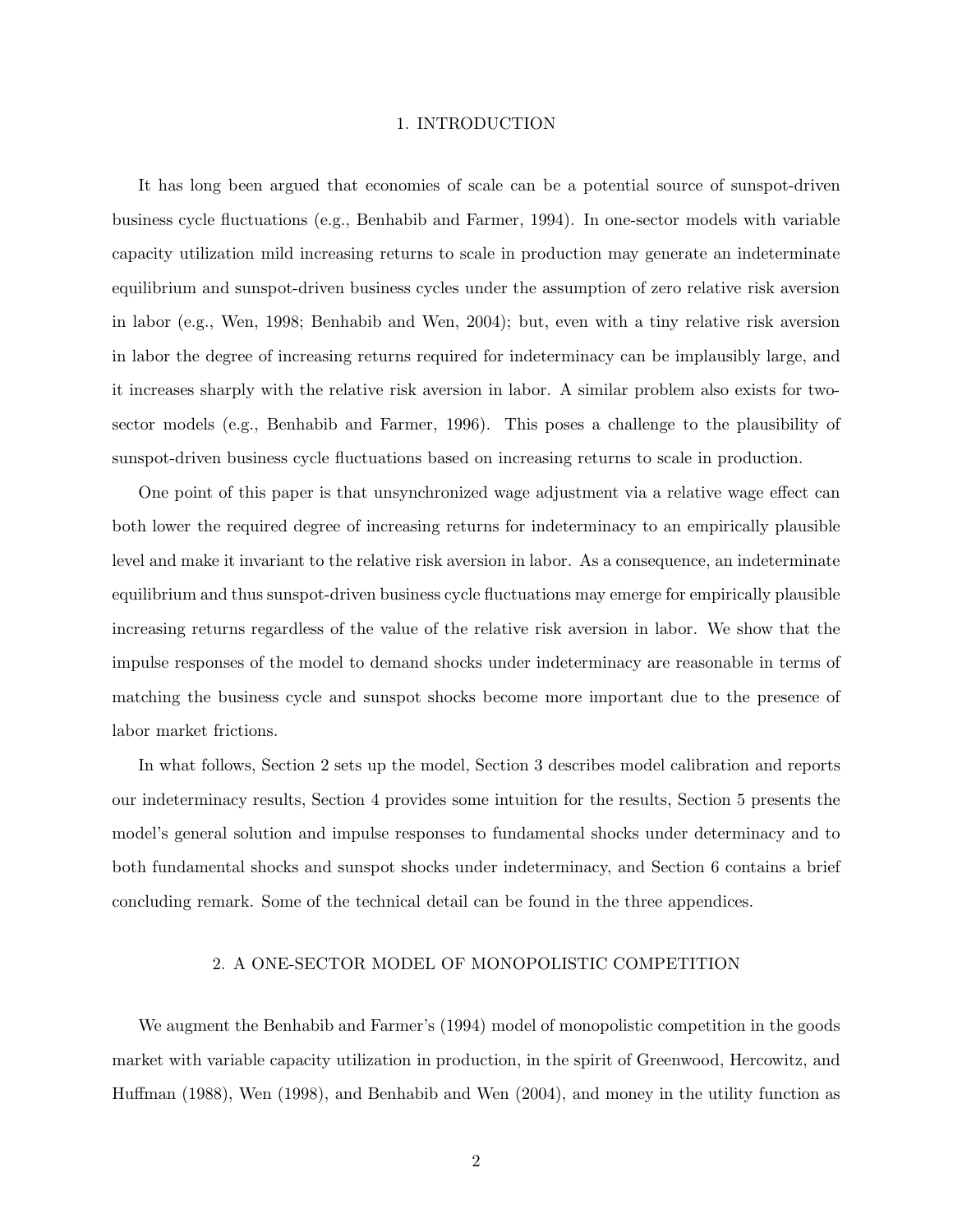an asset to provide liquidity services. We model monopolistic competition in the labor market also, which allows us to study the effect of unsynchronized wage adjustment in a standard way.

The economy consists of a continuum of households that are endowed with differentiated labor skills indexed by  $i \in [0, 1]$ , and that set nominal wages for their services in a staggered fashion à là Calvo (1983) with a hazard rate  $\theta$  of unable to adjusting wages at each given date, and a continuum of firms that produce differentiated intermediate goods indexed by  $j \in [0, 1]$ , and that set nominal prices for their goods in a synchronized fashion.<sup>1</sup> The production for each of the intermediate goods uses a composite labor  $n_t = \left[\int_0^1 n_t(i)^{(\epsilon-1)/\epsilon} di\right]^{\epsilon/(\epsilon-1)}$ , where  $\epsilon > 1$  measures the elasticity of substitution between the differentiated skills, and the final goods is composed from the intermediate goods according to  $y_t = \left[\int_0^1 y_t(j)^{1/\varepsilon}dj\right]^\varepsilon$ , where  $\varepsilon > 1$  measures the the monopolistic markup of price over marginal cost. The demand for a type i labor is  $n_t(i) = [W_t(i)/W_t]^{-\epsilon} n_t$ , where the nominal wage rate  $W_t$  for the composite skill and the nominal wage rates  $\{W_t(i)\}_{i\in[0,1]}$  for the differentiated skills are linked by  $W_t = \left[\int_0^1 W_t(i)^{1-\epsilon}di\right]^{1/(1-\epsilon)}$ . The demand for an intermediate good j is given by  $y_t(j) = [P_t(j)/P_t]^{\varepsilon/(1-\varepsilon)} y_t$ , where the price  $P_t$  for the final goods and the prices  ${P_t(j)}_{j \in [0,1]}$  for the intermediate goods are linked by  $P_t = \left[\int_0^1 P_t(j)^{1/(1-\varepsilon)}dj\right]^{1-\varepsilon}$ .

At any given date  $t$ , a household  $i$  seeks to maximize

$$
\mathcal{E}_{t} \sum_{s=t}^{\infty} \rho^{s-t} \left[ \log c_{t}(i) + \psi_{1} \log \frac{M_{t}(i)}{P_{t}} - \psi_{2} \frac{n_{t}(i)^{1+\chi}}{1+\chi} \right], \text{ for } \psi_{1} > 0, \ \psi_{2} > 0,
$$

where  $E_t$  is the conditional expectations operator,  $\rho \in (0,1)$  is a subjective discount factor,  $c_t(i)$ and  $M_t(i)$  are consumption and nominal money balances, respectively, and  $\chi \geq 0$  measures the relative risk aversion in labor, subject to

$$
\frac{M_s(i)}{P_s} = \frac{M_{s-1}(i)}{P_s} + \frac{W_s(i)}{P_s}n_s(i) + r_s u_s(i)k_s(i) - c_s(i) - \{k_{s+1}(i) - [1 - \delta(u_s(i))]k_s(i)\} + f_s(i) + \tau_s(i),
$$

for  $s \geq t$ , where  $k_s(i)$  is capital,  $r_s$  is real capital rental rate,  $f_s(i)$  and  $\tau_s(i)$  are real profit and transfer from firms and the government, respectively,  $u_s(i) \in (0,1)$  is capacity utilization rate, and the capital depreciation rate is an increasing and convex function of the capacity utilization rate,  $\delta(u) = u^{\phi}/\phi, \phi > 1$ , as in Greenwood, Hercowitz, and Huffman (1988), Wen (1998), and Benhabib

<sup>&</sup>lt;sup>1</sup>It turns out that unsynchronized price-setting has a negligible effect on the local stability property of the model, so we consider synchronized price-setting, as in Benhabib and Farmer (1994), to keep our analysis punchy.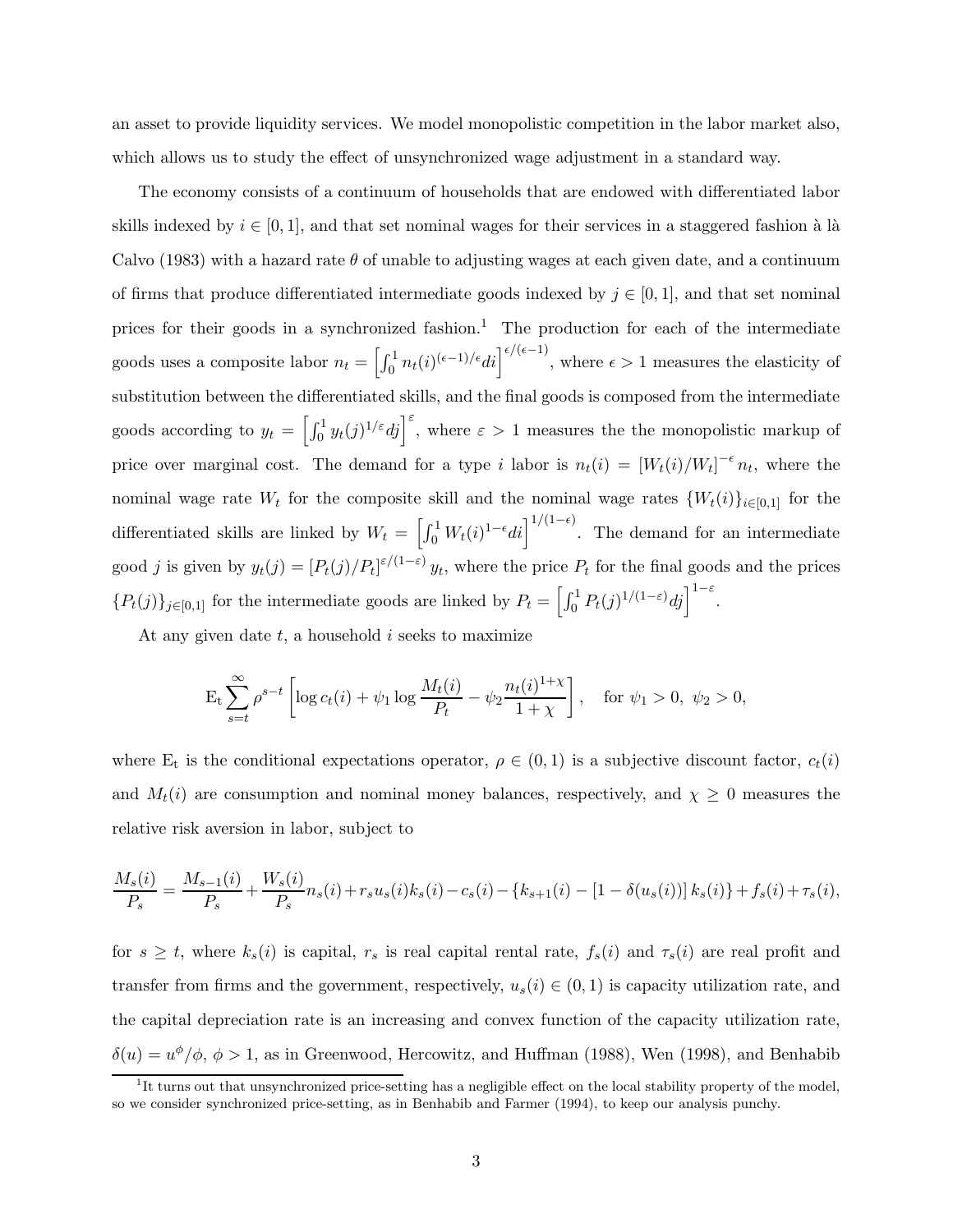and Wen (2004). The household takes its initial capital and money holdings, and all rental rates and prices as given.

We assume that all households have identical initial endowments of capital and money stock. We follow the literature on staggered wage-setting to assume that there are (implicit) financial arrangements that make the households able to insure against idiosyncratic income risks that may arise from the unsynchronized wage adjustment so that their equilibrium consumption, investment, and capital utilization rate are identical, although their nominal wages and hours worked may differ (e.g., Rotemberg and Woodford, 1997; Erceg, Henderson, and Levin, 2000; Christiano, Eichenbaum, and Evans, 2005). The optimality conditions for utility maximization imply

<span id="page-4-0"></span>
$$
W_t(i) = \left[ \frac{\psi_2 \epsilon}{\epsilon - 1} \frac{W_t^{(1+\chi)\epsilon} n_t^{1+\chi} P_t + \mathcal{E}_t \sum_{s=t+1}^{\infty} (\theta \rho)^{s-t} \left( \prod_{h=1}^{s-t} \pi_{t+h} \right)^{-1} W_s^{(1+\chi)\epsilon} n_s^{1+\chi} P_s}{W_t^{\epsilon} n_t c_t^{-1} + \mathcal{E}_t \sum_{s=t+1}^{\infty} (\theta \rho)^{s-t} \left( \prod_{h=1}^{s-t} \pi_{t+h} \right)^{-1} W_s^{\epsilon} n_s c_s^{-1}} \right]^{1 \over 1+\chi\epsilon}, \quad (1)
$$

$$
r_t = u_t^{\phi - 1},\tag{2}
$$

<span id="page-4-1"></span>
$$
\psi_1 \frac{P_t c_t}{M_t} = 1 - \rho E_t \left( \frac{P_t c_t}{P_{t+1} c_{t+1}} \right),\tag{3}
$$

<span id="page-4-3"></span><span id="page-4-2"></span>
$$
1 = \rho E_t \left\{ \frac{c_t}{c_{t+1}} \left[ 1 - \delta(u_{t+1}) + r_{t+1} u_{t+1} \right] \right\},\tag{4}
$$

where  $(1)$  is the optimal wage-setting equation,  $(2)$  comes from optimal capacity utilization choice, and [\(3\)](#page-4-2) and [\(4\)](#page-4-3) arise from optimal decisions for consumption and for money and capital holdings.

At any given date  $t$ , an intermediate goods  $j$  is produced using capital and labor according to

$$
y_t(j) = \{ [u_t(j)k_t(j)]^{\alpha} n_t(j)^{1-\alpha} \}^{\eta}, \text{ for } \alpha \in (0,1),
$$

where  $\eta > 1$  measures the degree of increasing returns to scale at the individual firm level. It is worth noting that the profit maximization problem for each individual firm has an interior solution provided the degree of increasing returns to scale  $\eta$  is bounded above by the monopolistic markup  $\varepsilon$ . It can be shown that aggregate quantities are linked to real factor prices by

$$
w_t = \frac{(1 - \alpha)\eta y_t}{\varepsilon n_t}, \quad r_t = \frac{\alpha \eta y_t}{\varepsilon u_t k_t},
$$

where  $w_t$  is real wage rate for the composite labor,  $k_t = \int_0^1 k_t(i)di = \int_0^1 k_t(j)dj$ , and aggregate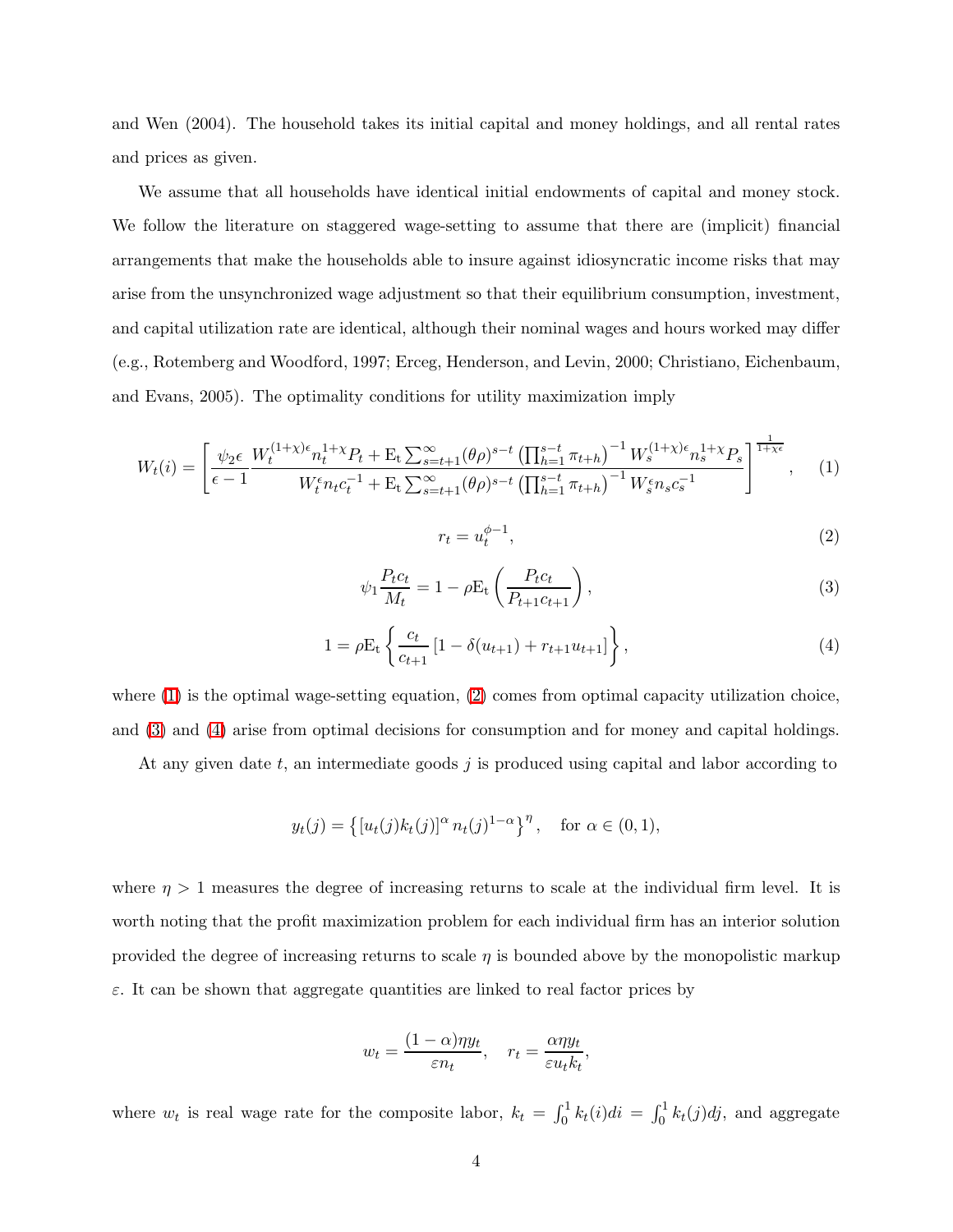production function has the reduced form  $y_t = \left[ (u_t k_t)^{\alpha} n_t^{1-\alpha} \right]^{\eta}$ , as in Benhabib and Farmer (1994).

The government follows a constant money supply growth rule and injects newly created money into the economy via the lump-sum transfers to the households,  $(M_t - M_{t-1})/P_t = \int_0^1 \tau_t(i)di$ . At any date t, total factor payments  $w_t n_t + r_t u_t k_t$  and total monopolistic profits  $\Pi_t$  exhaust the total value-added  $y_t$ , and the market-clearing condition for the final goods gives rise to a resource constraint,  $y_t = c_t + k_{t+1} - [1 - \delta(u_t)] k_t$ . In what follows, we shall use  $m_t$ ,  $\pi_{p,t}$ , and  $\pi_{w,t}$  to denote real money balances, price inflation, and wage inflation, respectively.

It can be checked that there is a unique deterministic steady-state equilibrium for the economy. For local determinacy analysis, we can therefore examine a log-linearized system of equilibrium conditions around the steady state. Throughout the rest of the paper, we shall use a variable with a hat to denote the percentage deviation of that variable in level from its steady-state value.

<span id="page-5-0"></span>We start with the following system that governs the log-linearized equilibrium dynamics for consumption, capital, labor, real balances, price inflation, real wage, and wage inflation,

$$
\left[\frac{\theta(1+\chi\epsilon)}{(1-\theta)(1-\rho\theta)}\right](\widehat{\pi}_{w,t}-\rho E_t\widehat{\pi}_{w,t+1})=-k_c\widehat{k}_{t+1}+k_c\widehat{k}_t+(1+\chi)\widehat{n}_t,
$$
\n(5)

<span id="page-5-6"></span><span id="page-5-2"></span>
$$
E_t \hat{c}_{t+1} - (1 - \rho)(\alpha \eta \tau_k - 1)\hat{k}_{t+1} - (1 - \rho)(1 - \alpha)\eta \tau_n E_t \hat{n}_{t+1} = \hat{c}_t,
$$
\n(6)

<span id="page-5-3"></span>
$$
k_c \hat{k}_{t+1} = -\hat{c}_t + (k_c + \alpha \eta \tau_k) \hat{k}_t + (1 - \alpha) \eta \tau_n \hat{n}_t,\tag{7}
$$

<span id="page-5-4"></span>
$$
\rho \mathbf{E}_t \hat{c}_{t+1} - \rho \mathbf{E}_t \hat{m}_{t+1} = \hat{c}_t - \hat{m}_t,\tag{8}
$$

$$
\widehat{\pi}_{p,t} = \widehat{m}_{t-1} - \widehat{m}_t,\tag{9}
$$

<span id="page-5-5"></span><span id="page-5-1"></span>
$$
\widehat{w}_t = \alpha \eta \tau_k \widehat{k}_t + \left[ (1 - \alpha) \eta \tau_n - 1 \right] \widehat{n}_t,\tag{10}
$$

$$
\widehat{\pi}_{w,t} = \widehat{\pi}_{p,t} + \widehat{w}_t - \widehat{w}_{t-1},\tag{11}
$$

where

$$
k_c = \frac{\alpha \eta(\phi - 1)\rho}{(\phi \varepsilon - \alpha \eta)(1 - \rho)}, \quad \tau_k = \frac{\phi - 1}{\phi - \alpha \eta}, \quad \tau_n = \frac{\phi}{\phi - \alpha \eta}.
$$

Once these variables are obtained, the log-linearized equilibrium dynamics for real capital rental rate and capacity utilization rate can be determined from the log-linearized versions of [\(2\)](#page-4-1) and [\(4\)](#page-4-3), and then the log-linearized equilibrium dynamics of real aggregate output can be determined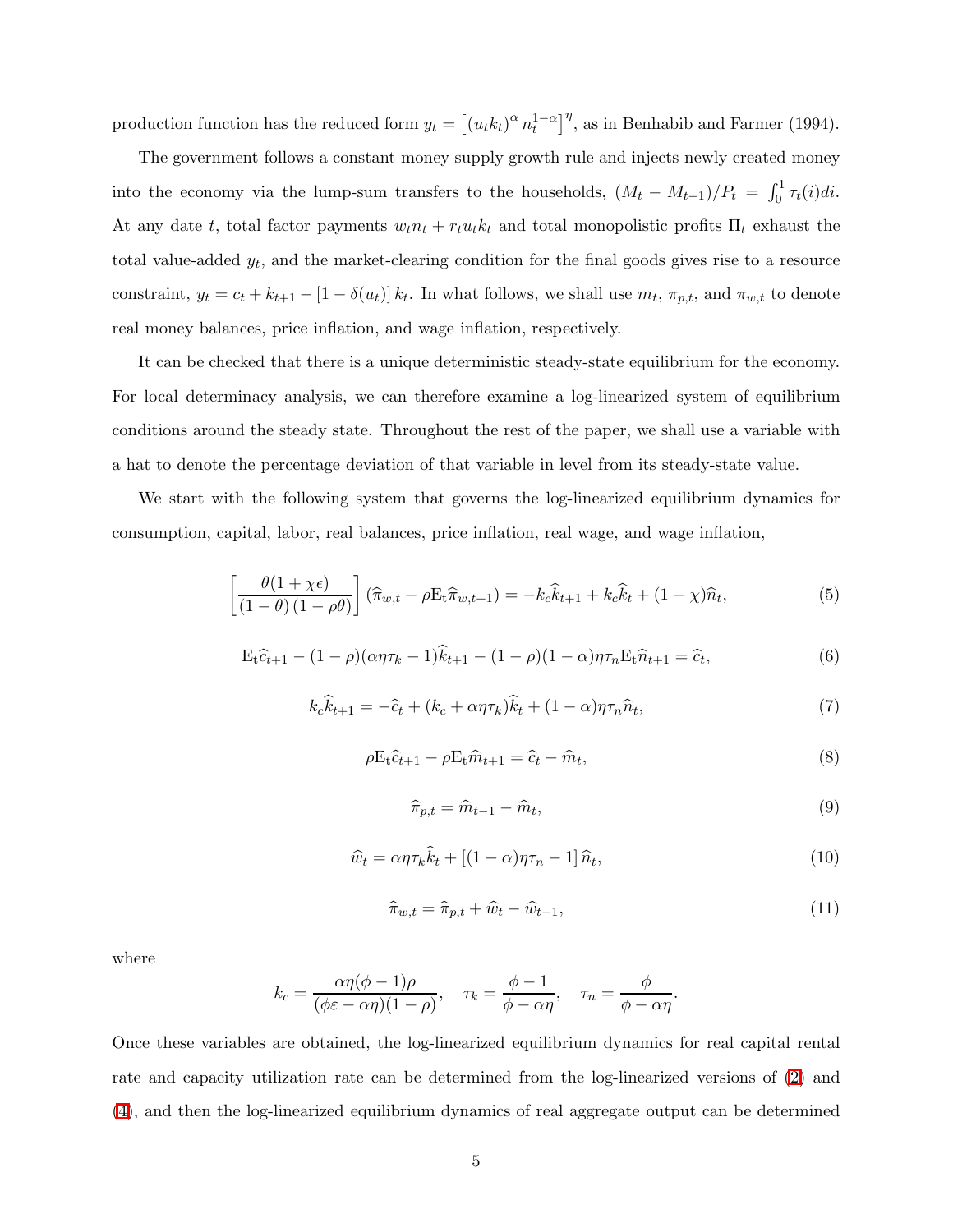from the log-linearized version of the aggregate production function. The local stability property of the model economy can thus be obtained by analyzing the system [\(5\)](#page-5-0)-[\(11\)](#page-5-1). Appendices A and B contain some detail of the analysis.

#### 3. CALIBRATION AND INDETERMINACY RESULTS

A challenge facing the literature of equilibrium indeterminacy and sunspot-driven business cycle fluctuations based on increasing returns to scale in production is that the required degree of increasing returns for generating indeterminacy can be implausibly large and rise quickly with the relative risk aversion in labor. One point of this paper is that unsynchronized wage adjustment can both lower the degree of increasing returns to scale required for indeterminacy to an empirically plausible level and make it invariant to the relative risk aversion in labor.

#### 3.1. Parameter Calibration

One period in our model corresponds to one quarter of a physical year. We set the quarterly discount factor  $\rho$  to 0.99, which is consistent with a steady-state annualized real interest rate of 4 percent. Given this value of  $\rho$ , while having in mind a steady-state annual capital depreciation rate of 10 percent, we calibrate the value of  $\phi$  to 1.3885 to be consistent with a steady-state quarterly capital depreciation rate of 2.6 percent in the light of the steady-state equilibrium relationship  $\phi = [1 - \rho(1 - \delta)]/(\rho \delta).^{2}$ 

To consider a value for  $\chi$ , the relative risk aversion in labor, we note that its inverse corresponds to the Frisch elasticity of labor supply. A large number of empirical studies have estimated the labor supply elasticity. The evidence obtained based on different sources of data, frequencies of time. sample periods, aggregation levels, substitution margins (intensive versus extensive), seasonality adjustments, and estimation procedures suggests that the elasticity lies between 0.05 and 2. Many of these studies based on life-cycle data of hours worked (intensive margin) by men at annual or lower frequencies find an elasticity in the range of 0.05 to 0.3, as summarized by Pencavel (1986). Evidence on a low elasticity is also found by Altonji (1986), Ball (1990), and Card (1994). Using monthly data from the Denver Income Maintenance Experiment, MaCurdy (1983) finds that the

<sup>&</sup>lt;sup>2</sup>The quarterly and annual capital depreciation rates in the steady state are related by  $0.026 = 1 - (1 - 0.1)^{1/4}$ .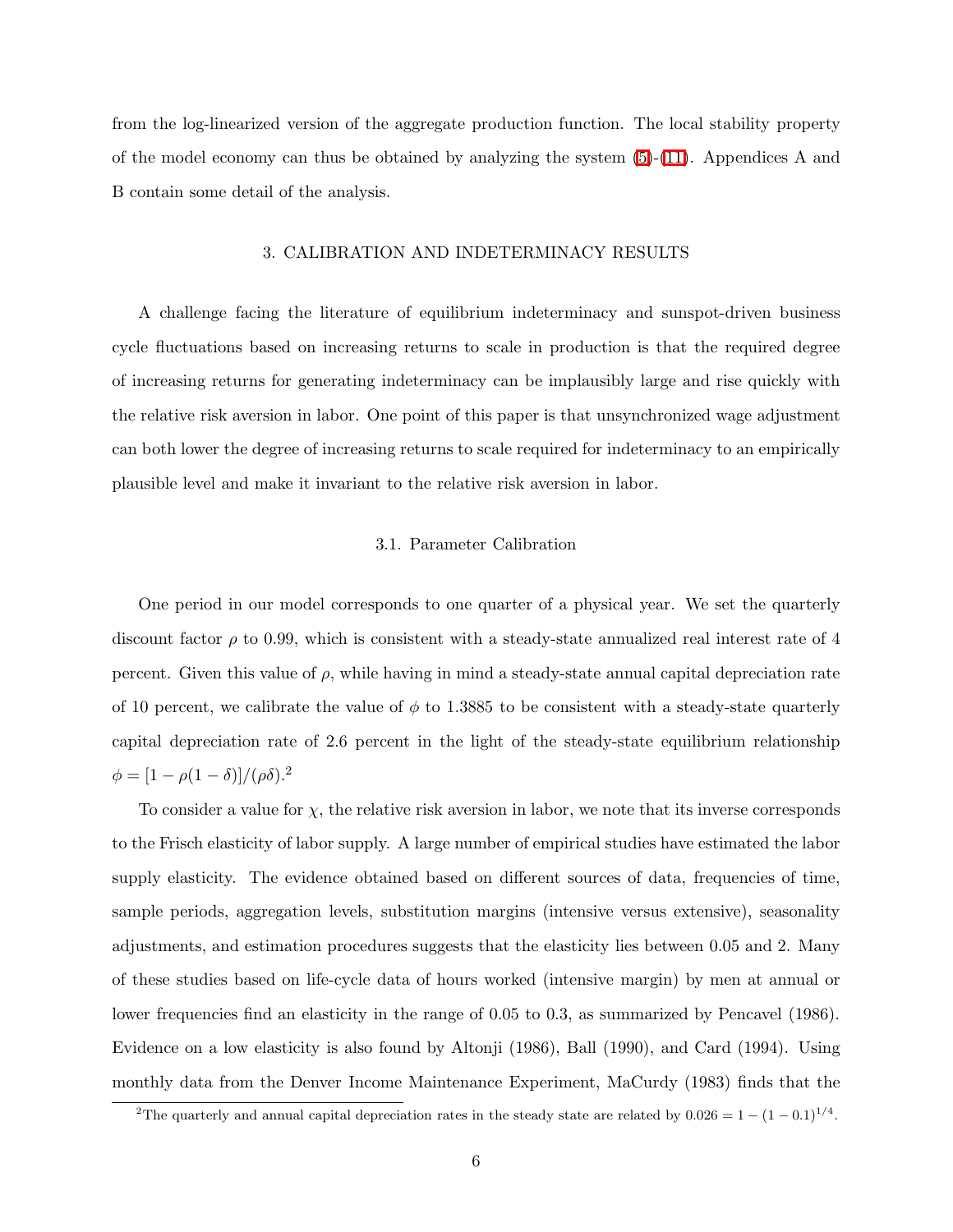(intensive) elasticity can be above 0.3 though it is below 0.7. Rupert, Rogerson, and Wright (2000) obtain similar estimates taking home production into account. Using tri-annual micro panel data of the Survey of Income and Program Participation, Kimmel and Kniesner (1998) estimate an hours worked elasticity (intensive margin) of 0.5 and an employment elasticity (extensive margin) of 1.5. Mulligan (1998) shows that the elasticity can lie in the 1-2 range. Many other of these studies, using multi-industry panel or macro-level data (as reported by Browning, Hansen, and Heckman, 1999), using industry-specific data (e.g., Treble, 1986; Carrington, 1996; Oettinger, 1999), and using data at several different frequencies (e.g., Abowd and Card, 1989) or taking into account seasonal variation in total hours worked (e.g., Barsky and Miron, 1989; Hall, 1999), also provide corroborating evidence that helps reach a consensus that the elasticity lies between 0.05 and 2. This suggests a value for  $\chi$  between 0.5 and 20. As we will show below, our indeterminacy result is virtually invariant to the choice of  $\chi$  within a broad range.

Turning to the elasticity of substitution between differentiated labor skills, we set  $\epsilon$  to 4, which is the mid point of the empirical estimates by Griffin (1992, 1996) that range from 2 to 6. Our results are not sensitive to alternative values of  $\epsilon$  within this empirically plausible range.

To assign a value to the hazard rate of wage adjustment  $\theta$ , we note that  $(1-\theta)$  corresponds to the quarterly frequency of wage adjustment and the average duration of newly set wages for individual workers is given by  $1/(1-\theta)$ . There is a large body of empirical work that has estimated the average length of wage setting interval, the frequency of wage adjustment, or the hazard rate. The evidence obtained based on different sources of data, sample periods, frequencies of time, aggregation levels, and estimation procedures reveals a relevant range for  $\theta$  between 0.42 and 0.86. Many studies in the 1980s and the 1990s suggest an average length of wage setting interval of about four quarters or longer for the United States and other countries, such as Canada and Sweden, based on direct microeconomic evidence on wage setting procedures and indirect estimation from macroeconomic data. Taylor (1999) contains a comprehensive survey of this literature (see also Kahn, 1997). This corresponds to a value for  $\theta$  of at least 0.75. The more recent literature is also divided into two strands, one based on macro data and the other on micro data. The macro studies typically use SDGE models to estimate the hazard rate along with other structural parameters. While the estimation of  $\theta$  by Christiano, Eichenbaum, and Evans (2005) for the US ranges from 0.42 to 0.80, depending on alternative model specifications, Christiano, Motto, and Rostagno (2008) report their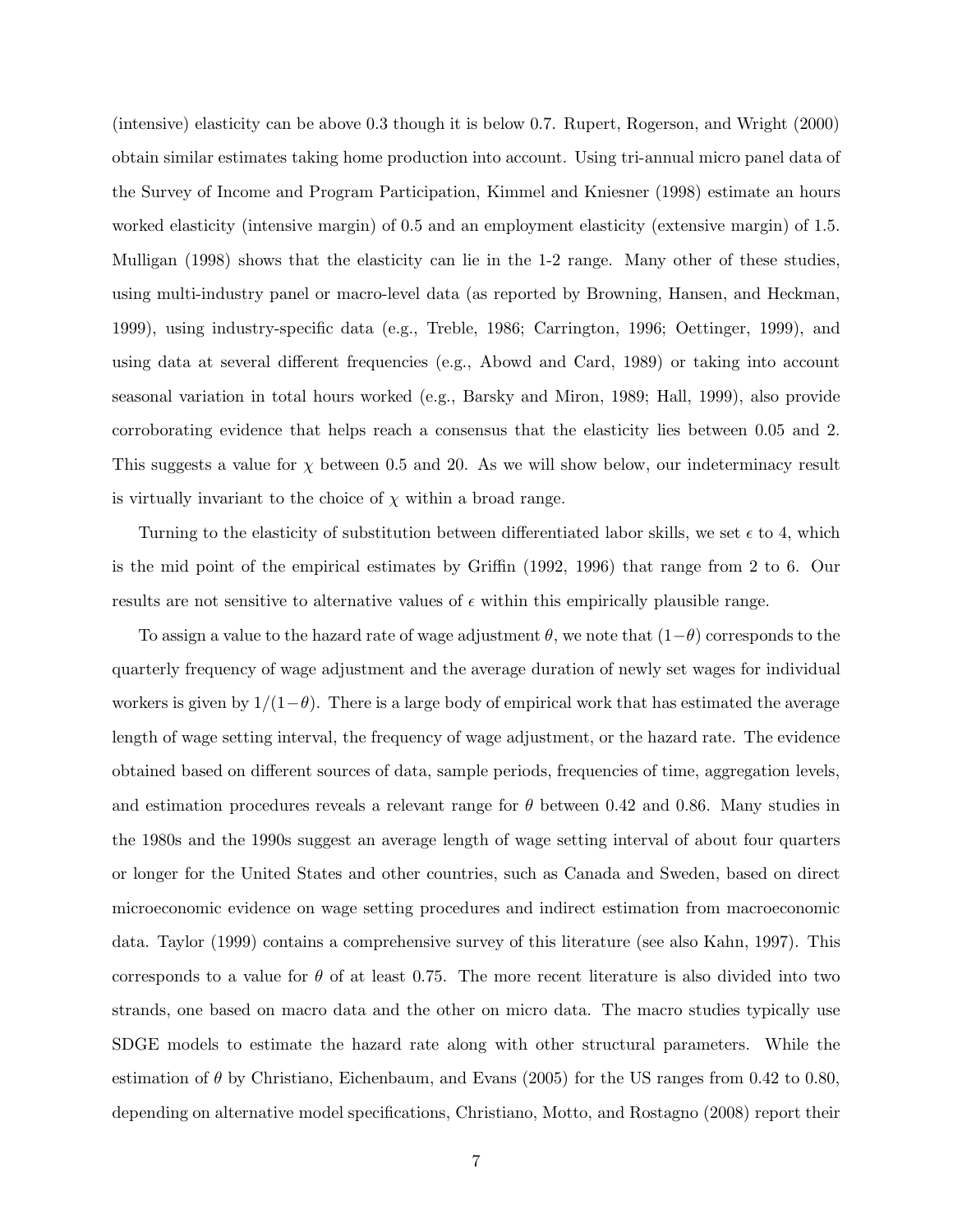estimate of  $\theta$  at 0.80 for the US and 0.83 for the Euro Area. The Bayesian estimate of  $\theta$  obtained by Levin, Onatski, Williams, and Williams (2005) based on postwar US data ranges from 0.72 to 0.85. Also applying Bayesian methods, Smets and Wouters (2003) estimate  $\theta$  between 0.662 and 0.824 for the Euro Area, and Smets and Wouters (2007) estimate  $\theta$  between 0.60 and 0.81 for the US. DiCecio (2009) and Matheron and Poilly (2009) obtain similar estimates of  $\theta$  for the US economy (0.73 and 0.775 respectively). The recent micro studies focus on estimating the frequency of wage adjustment. Using quarterly firm-level data from the Survey on Labor Activity and Employment Status (ACEMO) carried out by the French Ministry of Labor and Social Affairs for French firms over the period from 1998 to 2005, Heckel, Le Bihan, and Montornès (2008) estimate a quarterly frequency of wage adjustment of about 35 percent, implying a value for the hazard rate  $\theta$  of 0.65. Analyzing data from the last two complete panels of the Survey of Income and Program Participation (SIPP) (1996-1999 and 2001-2003) run by the Bureau of Labor Statistics (BLS), Barattieri, Basu, and Gottschalk (2009) find that, in an average quarter, the probability that a representative American will experience a nominal wage change is between 14 and 16 percent, implying a value of  $\theta$  between 0.84 and 0.86. Using an administrative dataset of monthly frequency that covers all firms and employees in Luxembourg over the period between January 2001 and December 2006, and correcting for measurement errors and adjusting for institutional factors, Lunnemann and Wintr (2009) estimate a monthly frequency of wage adjustment between 5 and 7 percent, implying a quarterly frequency of wage adjustment between 14 and 19 percent. This gives rise to a range for  $\theta$  between 0.81 and 0.86. In light of the empirical evidence, we set the hazard rate of wage adjustment  $\theta$  to 0.75 in the baseline model, as is standard in most theoretical studies of unsynchronized wage adjustment (e.g., Erceg, Henderson, and Levin, 2000; Rabanal and Rubio-Ramírez, 2005; Sveen and Weinke, 2007; Casares, 2010). We will also show that our results are robust to alternative values of  $\theta$  within its empirically plausible range.

We here recall that the profit maximization problem has a well-defined interior solution as long as the degree of increasing returns to scale  $\eta$  is bounded above by the monopolistic markup  $\varepsilon$ . In light of the studies by Domowitz, Hubbard, and Petersen (1986), Shapiro (1987), Basu (1996), Rotemberg (1996), Rotemberg and Woodford (1997), Basu and Fernald (1994, 1995, 1997, 2000, 2002), and Basu and Kimball (1997), a value of  $\varepsilon$  between 1.05 and 1.15 can be empirically plausible. This provides a useful criterion for assessing whether the required increasing returns to scale for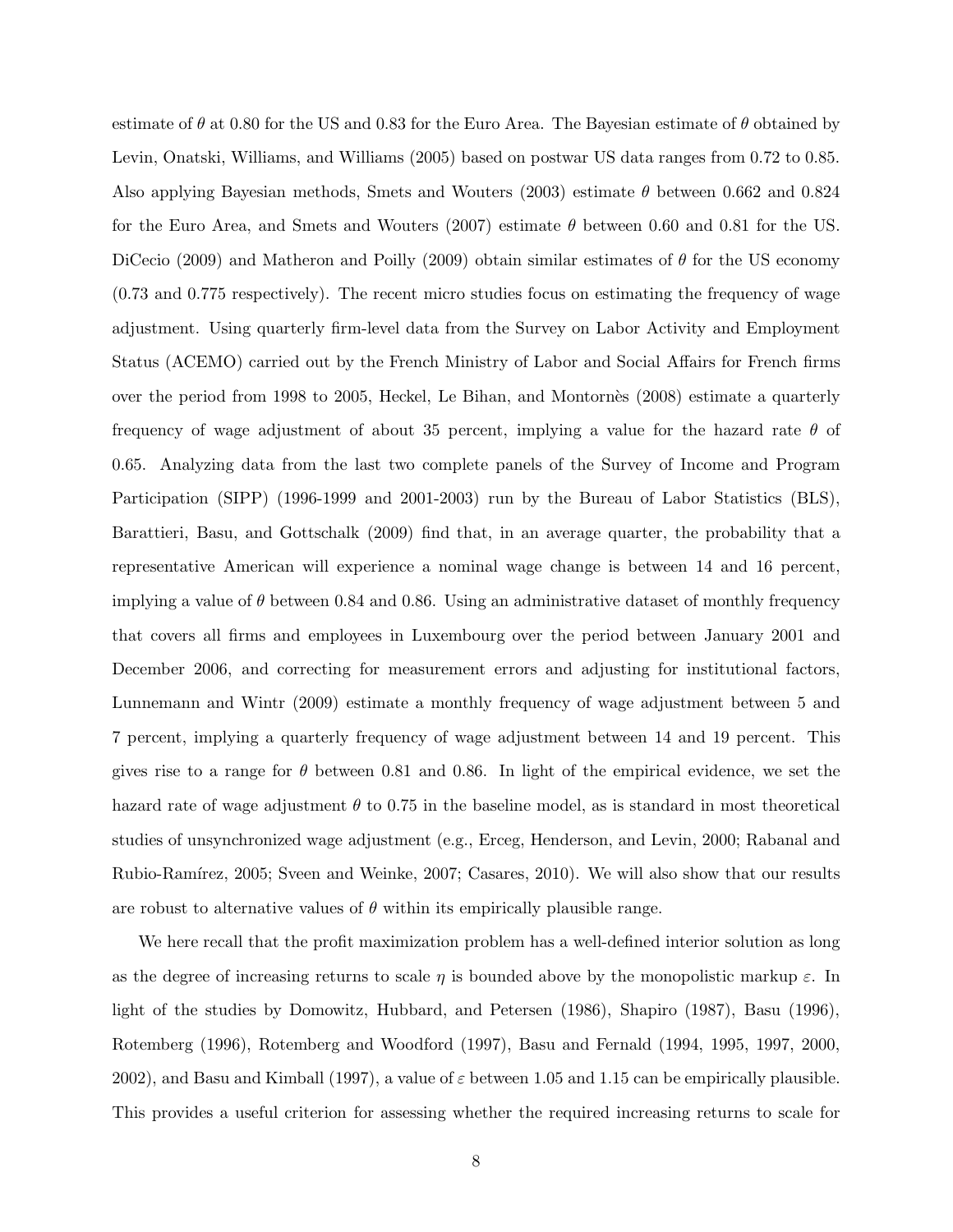generating indeterminacy is empirically reasonable. In searching for the values of  $\eta$  that produce indeterminacy, we set the two parameters  $\eta$  and  $\varepsilon$  equal so that profits for firms are zero.<sup>3</sup> With zero economic profit, the parameter  $\alpha$  corresponds to the share of payments to capital in total value added in the National Income and Product Account. The implied value of  $\alpha$  is about 0.3, in line with the value used in the standard business cycle literature.

Note that the two parameters  $\psi_1$  and  $\psi_2$  in the utility function do not affect the log-linearized equilibrium dynamics and thus we do not need to assign any particular values to them.

# 3.2. Unsynchronized Wage Adjustment Reduces the Required Degree of Increasing Returns for Indeterminacy

To appreciate the role of unsynchronized wage adjustment in reducing the required degree of increasing returns for indeterminacy, it is informative to contrast our results obtained under unsynchronized wage adjustment and under synchronized wage adjustment. Here it is useful to note that, with synchronized wage adjustment, that is, with  $\theta = 0$ , the optimal wage-setting equation [\(1\)](#page-4-0) and its log-linearized version [\(5\)](#page-5-0) simplify to  $w_t = \psi_2 \epsilon (\epsilon - 1)^{-1} c_t n_t^{\chi}$  $\chi_t^{\chi}$  and  $0 = -k_c k_{t+1} + k_c k_t + (1 + \chi) \hat{n}_t$ , respectively, while all the other equilibrium conditions remain the same. This shows that our model featuring differentiated skills and monopolistic competition in the labor market with a zero hazard rate of wage adjustment is first-order equivalent to an otherwise identical model but with a homogenous skill and perfect competition in the labor market, which can be cast as an externality model such as Wen (1998) or Benhabib and Wen (2004) with money in the utility function. The comparison thus helps put into perspective our results in the light of the general literature on indeterminacy based on increasing returns to scale in production.

Table 2 reports the minimal degree of increasing returns to scale that can generate indeterminacy for the case with synchronized wage adjustment and the case with unsynchronized wage adjustment, for three values of  $\chi$ , the calibrated value 1 and two additional values 0.5 and 2 in its empirically plausible range. All the other parameters take on their calibrated values reported in Table 1. The middle column of the table shows the results under synchronized wage adjustment and the three

<sup>&</sup>lt;sup>3</sup>The equilibrium profit-output ratio in our model is equal to  $1-\eta/\varepsilon$ . Much empirical evidence suggests that profit rates are close to zero (e.g., Rotemberg and Woodford, 1995; Basu and Fernald, 1997). We have also experimented with the cases of positive profit rates and find that our results do not change.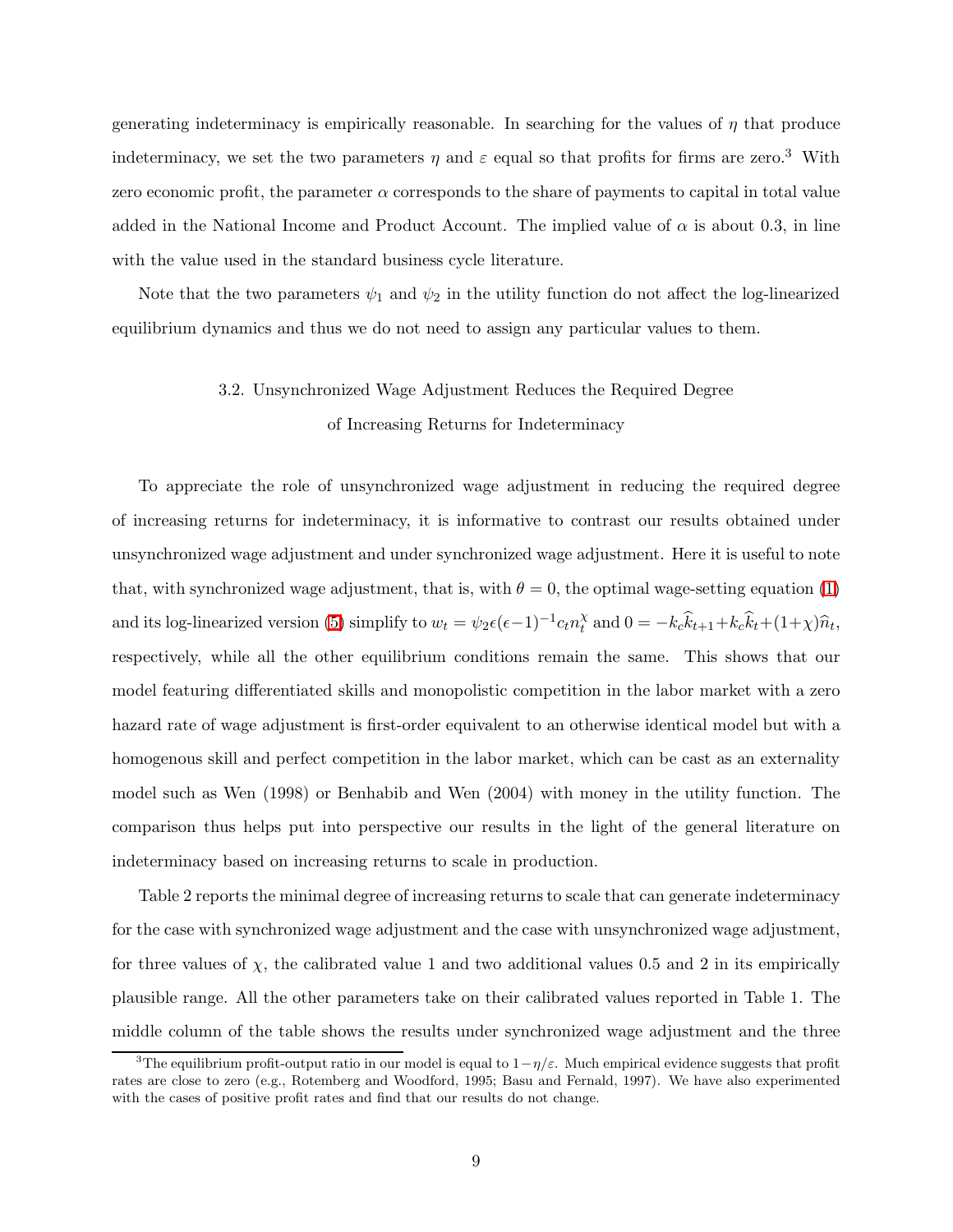corresponding values of  $\eta$ , 1.8, 1.5, and 2.3, are all beyond its empirically plausible range [1.05, 1.15]. The right column shows the results under unsynchronized wage adjustment and the corresponding value of  $\eta$  is reduced to 1.1, right in the middle of its empirically plausible range, for all the three values of  $\chi$ . A message from the table is thus that unsynchronized wage adjustment can lower the required degree of increasing returns for indeterminacy to an empirically plausible level.

# 3.3. Unsynchronized Wage Adjustment Makes the Required Increasing Returns for Indeterminacy Invariant to the Relative Risk Aversion in Labor

The numbers presented in Table 2 also reveal that the required degree of increasing returns for indeterminacy can rise significantly with  $\chi$  under synchronized wage adjustment while it seems invariant to  $\chi$  under unsynchronized wage adjustment. We find that this is true in general.

To put this contrast into perspective, Figure 1 plots the minimal value of  $\eta$  that can generate indeterminacy for the case with synchronized wage adjustment and the case with unsynchronized wage adjustment for many more values of  $\chi$ , ranging from 0 to 20. Again, all the other parameters take on their calibrated values reported in Table 1. The broken line in the figure corresponds to the case with synchronized wage adjustment and, indeed, it increases rapidly with  $\chi$ : it takes on a value of 1.1 when  $\chi$  is set to 0, quickly rises to 1.2 as  $\chi$  edges up to 0.1, and continues to increase with  $\chi$  at a fast pace. The solid line corresponds to the case with unsynchronized wage adjustment and, in sharp contrast to the broken line, it stays flat at 1.1 regardless of the value of  $\chi$ <sup>4</sup>

As a further robustness check, Figure 2 plots the minimal degree of increasing returns that can generate indeterminacy as a function of the relative risk aversion in labor under synchronized wage adjustment, as well as under unsynchronized wage adjustment with three alternative hazard rates, while all other parameters take on their calibrated values.<sup>5</sup> As can be seen from the figure, our

<sup>&</sup>lt;sup>4</sup>Notice that the two lines in Figure 1 intercept with the vertical axis at the same point. This is so since with zero relative risk aversion in labor, households would not mind varying their labor hours even with a tiny change in wages so equilibrium wages would not change much with employment even under synchronized wage adjustment, and the effect of unsynchronized wage adjustment is muted. We have obtained an analytical result which shows that the local stability condition is the same under synchronized wage adjustment and under unsynchronized wage adjustment if  $\chi$ is set to 0. This result is available upon request from the authors.

<sup>&</sup>lt;sup>5</sup>In our quarterly model, the benchmark calibration of the hazard rate of wage adjustment,  $\theta = 0.75$ , implies that wages are adjusted once every four quarters on average, and a value of  $\theta$  equal to 0.50 implies that wages are adjusted every other quarter on average, while as a value of  $\theta$  equal to 0 implies that wages are adjusted every quarter, corresponding to the case with synchronized (and flexible) wage adjustment. While the result under  $\theta = 0.42$  (the lower bound on the empirical estimates of the hazard rate of wage adjustment) is very similar to that under  $\theta = 0.50$ (the broken line with dots in Figure 2), the result under  $\theta = 0.86$  (the upper bound on the empirical estimates of the hazard rate of wage adjustment) is very similar to that under  $\theta = 0.80$  (the broken line in Figure 2).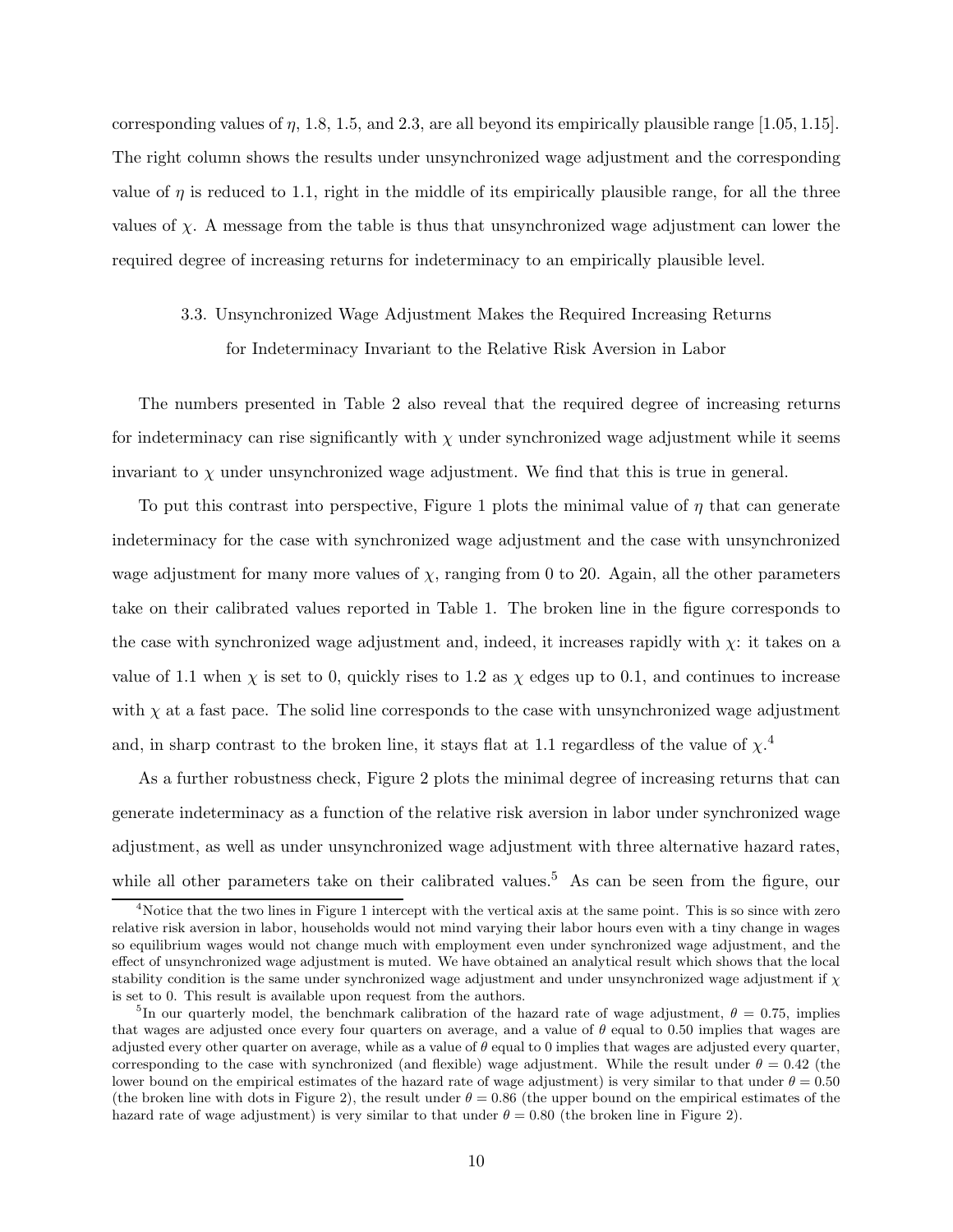results are robust to alternative values for the hazard rate of wage adjustment within its empirically plausible range.

Putting the above results together we conclude that, not only does unsynchronized wage adjustment lower the required degree of increasing returns for indeterminacy to an empirically plausible level, it also makes it invariant to the relative risk aversion in labor. As a consequence, an indeterminate equilibrium and thus sunspot-driven business cycle fluctuations may emerge for empirically plausible increasing returns regardless of the value of the relative risk aversion in labor.

## 4. SOME INTUITION

To understand why unsynchronized wage adjustment makes the required increasing returns to scale for indeterminacy smaller and its sensitivity to the relative risk aversion in labor disappear, we first note that the only difference between the case with synchronized wage adjustment and the case with unsynchronized wage adjustment lies in the left hands side of [\(5\)](#page-5-0): it is zero under synchronized wage adjustment but generally nonzero under unsynchronized wage adjustment. We next recall that increasing returns to scale in production makes indeterminacy more likely to occur because it makes the optimal response of labor to a contemplated increase in capital stronger, resulting in a smaller decrease or even increase in the marginal product of capital and thus the contemplated increase in capital is more likely to be self-fulfilling. That said, with synchronized wage adjustment, a large  $\chi$  serves as a counter-force to dampen the response of labor, as a large relative risk aversion in labor makes it more costly to raise labor hours under synchronized and hence flexible wage adjustment. This can be seen by imposing  $\theta = 0$  in [\(5\)](#page-5-0): the response of  $\hat{n}_t$  to a contemplated increase in  $k_{t+1}$  (note that  $k_t$  is predetermined) is then given by  $k_c/(1+\chi)$ , which clearly decreases with  $\chi$ . Thus, a large relative risk aversion in labor requires a large degree of increasing returns to start with in order to generate indeterminacy. In fact, we obtain a necessary condition for indeterminacy under synchronized wage adjustment as

$$
\eta > \frac{\phi(1+\chi)}{\alpha(1+\chi) + (1-\alpha)\phi\rho},
$$

which puts a lower bound on the required degree of increasing returns and the lower bound increases with  $\chi$ , manifesting our results in Section 3 for the case with synchronized wage adjustment.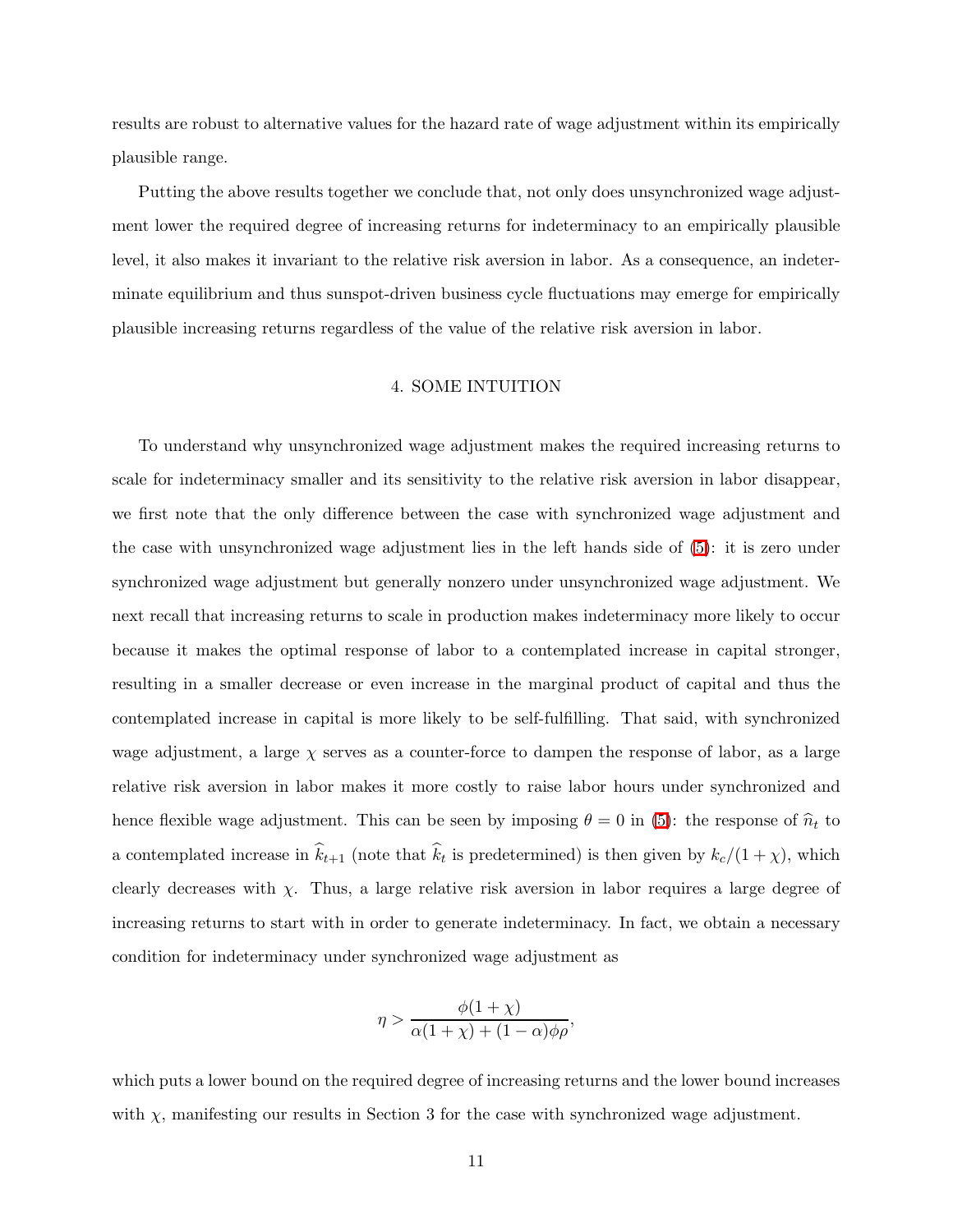Unsynchronized wage adjustment effectively dampens the cost of raising labor hours and relieves the counter-force brought about by the relative risk aversion in labor. With unsynchronized wage adjustment, firms can optimally increase employment in response to a contemplated increase in capital without equilibrium wages rising as they would with synchronized wage adjustment. The fact that labor can be more elastic to capital if  $\theta > 0$  can be seen from [\(5\)](#page-5-0): a change on the right hand side due to a large response of labor to capital can be well matched by a change on the left hand side now. To understand why  $\chi$  multiplied by  $\epsilon$  enters the left hand side of [\(5\)](#page-5-0) we note that, with unsynchronized wage adjustment, even households that can adjust their wages will choose not to increase their wages much, as firms can substitute away from their more expensive labor services and toward the cheaper ones provided by other households that can't change their wages. The strength of this deterrence depends on how easy it is to substitute across the differentiated labor skills, as measured by  $\epsilon$ , and on how fast marginal dis-utility of working changes as hours worked fall, as determined by  $\chi$ . This substitution across differentiated labor skills following a relative wage change results in a small overall wage increase and a large overall employment response to the contemplated increase in capital. With labor being more elastic to capital, the marginal product of capital does not decrease as fast or even increases with capital and a self-fulfilling equilibrium is more likely to occur. The presence of  $\chi$  on the left hand side of the equation via a positive  $\theta$ essentially cancels out its effect on the right hand side, making the required increasing returns to scale for indeterminacy invariant to  $\chi$ .

To drive home our intuition in a more rigorous way, we can use  $(6)$  and  $(8)-(11)$  $(8)-(11)$  to solve for the wage inflation rates on the left hand side of [\(5\)](#page-5-0) in terms of labor and capital. We consider  $\eta$  in the range  $(\rho^{-1}, [\rho(1-\alpha)]^{-1})$ , set  $\phi = \alpha \eta [1 - \rho(1-\alpha)\eta]^{-1}$ , and impose perfect foresight to simplify exposition. We note that  $\phi$  so set is greater than  $\rho^{-1}$  and the implied steady-state capital depreciation rate is strictly between 0 and 1 for any value of  $\eta$  in the above range; and as  $\eta$  varies across this range,  $\phi$  varies from arbitrarily close to  $\rho^{-1}$  to arbitrarily close to infinity. We also note that the lower end of this range for  $\eta$  is close to 1 for a value of  $\rho$  close to 1.<sup>6</sup> With some algebra, we obtain the following simplified version of [\(5\)](#page-5-0):

$$
\left[\frac{\theta(1+\chi\epsilon)}{(1-\theta)(1-\rho\theta)}\right] \left[-k_w\hat{k}_{t+1} + \hat{q}_{t-1} + (1-\rho)\hat{n}_t\right] = -k_c\hat{k}_{t+1} + k_c\hat{k}_t + (1+\chi)\hat{n}_t,\tag{12}
$$

<span id="page-12-0"></span><sup>&</sup>lt;sup>6</sup>For example, for our calibrated values  $\rho = 0.99$  and  $\alpha = 0.3$ , this range for  $\eta$  is (1.01, 1.57).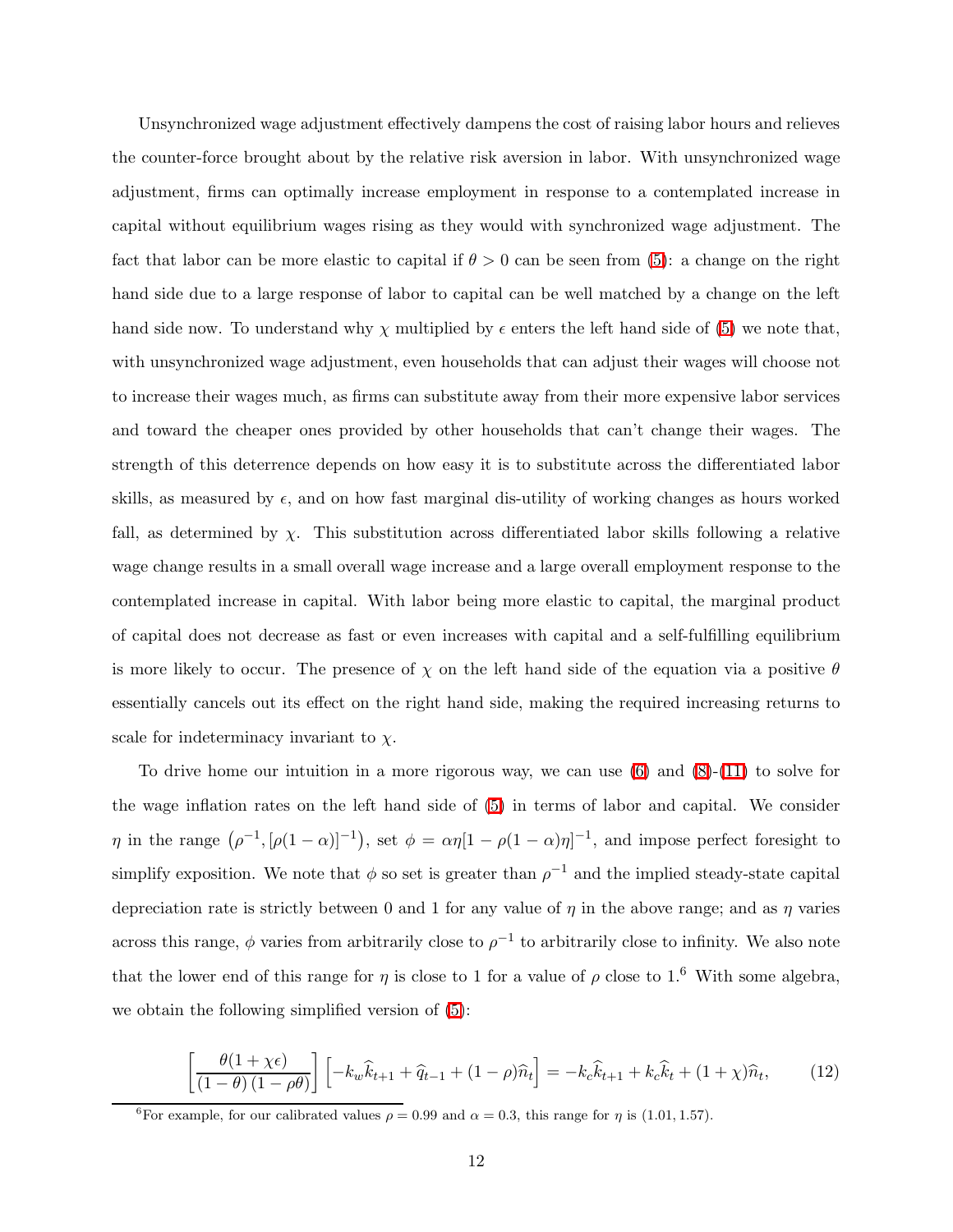where

$$
k_w = \frac{\rho(\eta - 1)}{(1 - \alpha)\eta},
$$

and  $\hat{q}_{t-1}$  is predetermined and is given by

$$
\widehat{q}_{t-1} = \left[\frac{1}{\rho} - 1 - \frac{\eta - 1}{\rho(1 - \alpha)\eta}\right] \widehat{k}_{t-1} + \left[\frac{2(\eta - 1)}{(1 - \alpha)\eta} - 1 + \rho\right] \widehat{k}_{t} + \left(1 - \frac{1}{\rho}\right) \widehat{n}_{t-1}.
$$

Equation [\(12\)](#page-12-0) helps make our intuition more transparent. Since  $k_w$  increases with  $\eta$  and  $\rho < 1$ , unsynchronized wage adjustment makes given existing returns more effective in generating an elastic response of labor to a contemplated increase in capital, as a change on the right hand side of [\(12\)](#page-12-0) can be matched by a change on the left hand side due to a large increase in labor, and the response is no longer sensitive to  $\chi$ , as its effects on both sides of the equation are essentially canceled out.

#### 5. COMPUTING SUNSPOTS EQUILIBRIA

To gain further insight into the dynamic properties of the model, we study the model's general solution and impulse responses to various shocks. We consider two fundamental shocks as in Benhabib and Wen (2004), a preference shock and a government spending shock. As in Wen (1998) and Benhabib and Wen (2004), period utility derived from date-t consumption is now specified as  $\log(c_t - \mu_t)$ , where  $\mu_t$  is a shock to consumption that generates the urge to consume. We also consider as in Benhabib and Wen  $(2004)$  a shock to government spending,  $g_t$ , representing a pure resource drain from the economy. The government budget constraint in period  $t$  is now specified as  $(M_t - M_{t-1})/P_t = \int_0^1 \tau_t(i)di + g_t$ , and the resource constraint for period t is now given by  $y_t = c_t + k_{t+1} - [1 - \delta(u_t)] k_t + g_t$ . We postulate stationary AR(1) log-normal processes for the fundamental shocks,

$$
\log(\mu_t) = (1 - \rho_\mu) \log(\mu) + \rho_\mu \log(\mu_{t-1}) + \varepsilon_{\mu t}, \quad \varepsilon_{\mu t} \to i.i.d. (0, \sigma_\mu^2),
$$
  

$$
\log(g_t) = (1 - \rho_g) \log(g) + \rho_g \log(g_{t-1}) + \varepsilon_{gt}, \quad \varepsilon_{gt} \to i.i.d. (0, \sigma_g^2).
$$

The log-linearized equilibrium system is then given by

$$
\gamma\left(\widehat{\pi}_{w,t} - \rho \mathcal{E}_t \widehat{\pi}_{w,t+1}\right) = \mu_c \widehat{c}_t + \chi \widehat{n}_t - \widehat{w}_t + (1 - \mu_c) \widehat{\mu}_t,\tag{13}
$$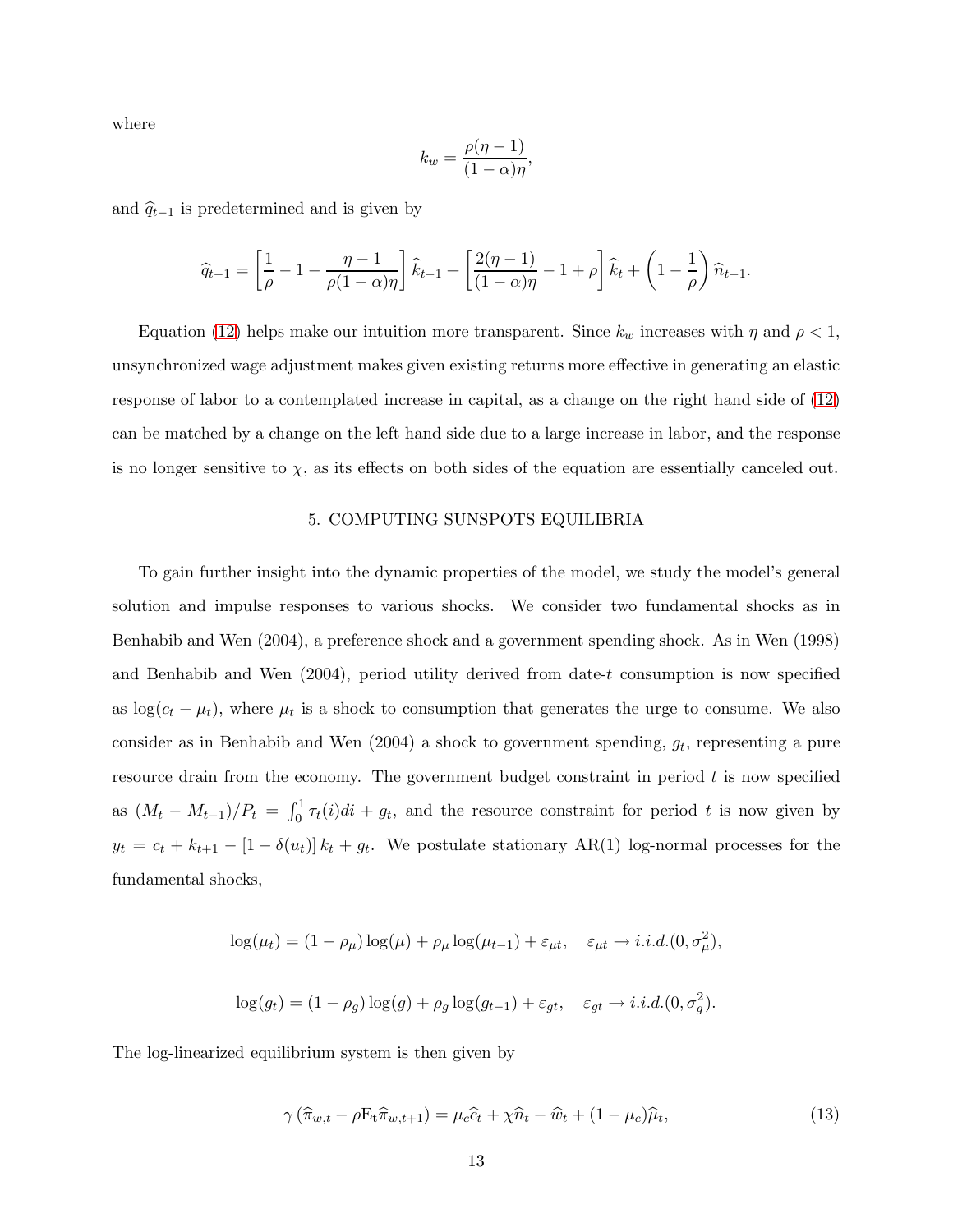$$
\mu_c \mathbf{E}_t \hat{c}_{t+1} - (1 - \rho)(\alpha \eta \tau_k - 1)\hat{k}_{t+1} - (1 - \rho)(1 - \alpha)\eta \tau_n \mathbf{E}_t \hat{n}_{t+1} = \mu_c \hat{c}_t + (1 - \mu_c)(1 - \rho_\mu)\hat{\mu}_t, \quad (14)
$$

$$
k_c \hat{k}_{t+1} = -(1 - g_y)\hat{c}_t + (k_c + \alpha \eta \tau_k)\hat{k}_t + (1 - \alpha)\eta \tau_n \hat{n}_t - g_y \hat{g}_t,
$$
\n(15)

$$
\mu_c \hat{c}_t - \rho \mu_c E_t \hat{c}_{t+1} + (1 - \mu_c)(1 - \rho \rho_\mu) \hat{\mu}_t = (1 - \rho) \hat{m}_t + \rho E_t \hat{\pi}_{p, t+1},
$$
(16)

$$
\widehat{\pi}_{p,t} = \widehat{m}_{t-1} - \widehat{m}_t,\tag{17}
$$

$$
\widehat{w}_t = \alpha \eta \tau_k \widehat{k}_t + \left[ (1 - \alpha) \eta \tau_n - 1 \right] \widehat{n}_t,\tag{18}
$$

$$
\widehat{\pi}_{w,t} = \widehat{\pi}_{p,t} + \widehat{w}_t - \widehat{w}_{t-1},\tag{19}
$$

$$
\widehat{y}_t = \widehat{w}_t + \widehat{n}_t,\tag{20}
$$

$$
\widehat{i}_t = \frac{\rho(\phi - 1)}{1 - \rho} \left( \widehat{k}_{t+1} - \widehat{k}_t \right) + \widehat{y}_t, \tag{21}
$$

$$
\phi \widehat{u}_t = \widehat{y}_t - \widehat{k}_t,\tag{22}
$$

$$
\widehat{\mu}_t = \rho_\mu \widehat{\mu}_{t-1} + \varepsilon_{\mu t},\tag{23}
$$

$$
\widehat{g}_t = \rho_g \widehat{g}_{t-1} + \varepsilon_{gt},\tag{24}
$$

where

$$
\gamma = \frac{\theta(1 + \chi \epsilon)}{(1 - \theta)(1 - \rho \theta)}, \quad \mu_c = \frac{1}{1 - \mu/c}, \quad g_y = \frac{\phi \epsilon}{\phi \epsilon - \alpha \eta} \frac{g}{y},
$$

and we have invoked the condition that  $E_t k_{t+1} = k_{t+1}$ , since capital at date  $t+1$  is known at date t so the one-period forecast error on capital is zero, and that  $E_t\hat{\mu}_{t+1} = \rho_\mu\hat{\mu}_t$  and  $E_t\hat{g}_{t+1} = \rho_g\hat{g}_t$ , since agents know the probability distributions of the fundamental shocks so the forecast errors on these shocks are equal to the true disturbances.

We will use an algorithm proposed by Sims (2002), Lubik and Schorfheide (2003), and Hespeler (2008a,b) to solve the log-linearized equilibrium system. To this end, we introduce endogenous forecast errors  $\eta_t^c$ ,  $\eta_t^n$ ,  $\eta_t^{\pi_w}$ , and  $\eta_t^{\pi_p}$  $\hat{\tau}_t^{\pi_p}$  as  $\eta_t^c = \hat{c}_t - \mathbf{E}_{t-1}\hat{c}_t$ ,  $\eta_t^n = \hat{n}_t - \mathbf{E}_{t-1}\hat{n}_t$ ,  $\eta_t^{\pi_w} = \hat{\pi}_{w,t} - \mathbf{E}_{t-1}\hat{\pi}_{w,t}$ , and  $\eta_t^{\pi_p} = \hat{\pi}_{p,t} - \mathbf{E}_{t-1}\hat{\pi}_{p,t}$ , and we denote  $\xi_t^c = \mathbf{E}_t\hat{c}_{t+1}, \xi_t^n = \mathbf{E}_t\hat{n}_{t+1}, \xi_t^{\pi_w} = \mathbf{E}_t\hat{\pi}_{w,t+1}$ , and  $\xi_t^{\pi_p} = \mathbf{E}_t\hat{\pi}_{p,t+1}$ . The system can then be represented by

<span id="page-14-0"></span>
$$
\Gamma_0 x_t = \Gamma_1 x_{t-1} + \Psi \varepsilon_t + \Pi \eta_t,\tag{25}
$$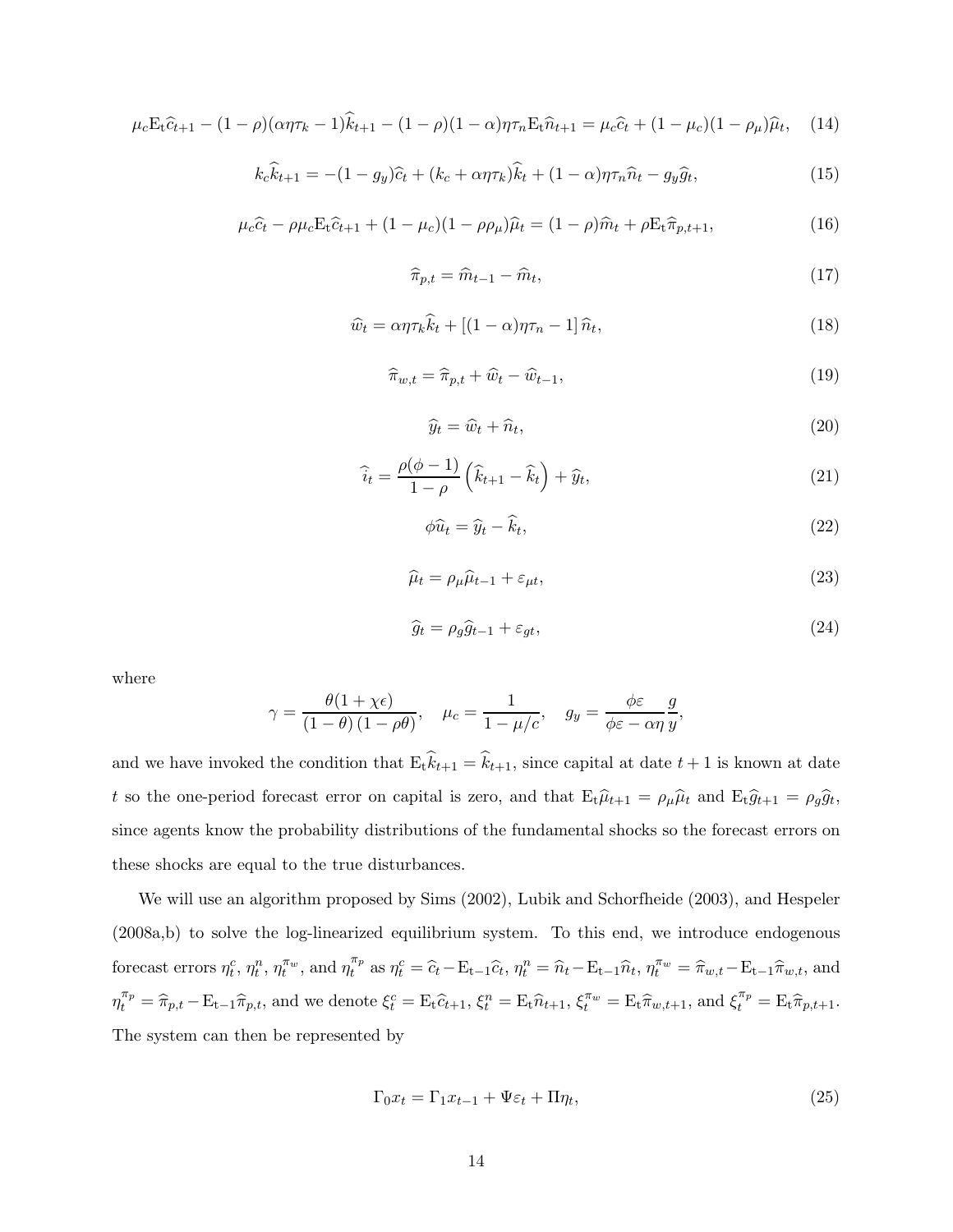where

$$
x_t = [\widehat{y}_t \quad \widehat{c}_t \quad \widehat{n}_t \quad \widehat{i}_t \quad \widehat{k}_{t+1} \quad \widehat{\pi}_{w,t} \quad \widehat{\pi}_{p,t} \quad \widehat{w}_t \quad \widehat{m}_t \quad \widehat{u}_t \quad \xi_t^c \quad \xi_t^n \quad \xi_t^{\pi_w} \quad \xi_t^{\pi_p} \quad \widehat{\mu}_t \quad \widehat{g}_t],
$$

$$
\varepsilon_t = [\varepsilon_{\mu t} \quad \varepsilon_{gt}]', \qquad \eta_t = [\eta_t^c \quad \eta_t^n \quad \eta_t^{\pi_w} \quad \eta_t^{\pi_p} ]',
$$

and the two 16 × 16 matrices,  $\Gamma_0$  and  $\Gamma_1$ , the 16 × 2 matrix,  $\Psi$ , and the 16 × 4 matrix,  $\Pi$ , are as specified in Appendix C. The system can be transformed (and sorted and partitioned) through a generalized complex Schur decomposition of  $\Gamma_0$  and  $\Gamma_1$  by four 16 × 16 matrices,  $Q$ , Z,  $\Lambda$ , and  $\Omega$ , with  $\Lambda$  and  $\Omega$  being upper triangular,  $Q'\Lambda Z' = \Gamma_0$ ,  $Q'\Omega Z' = \Gamma_1$ , and  $QQ' = ZZ' = I$ , into a system of 16 equations about transformed variables  $\omega_t = Z'x_t$ ,

$$
\begin{bmatrix}\n\Lambda_{11} & \Lambda_{12} \\
\frac{(16-e)\times(16-e)}{0} & \frac{(16-e)\times e}{2e} \\
\hline\n\epsilon_{12} & \epsilon_{13} & \epsilon_{14} \\
\hline\n\epsilon_{21} & \epsilon_{22} & e\n\end{bmatrix}\n\cdot \omega_t = \begin{bmatrix}\n\Omega_{11} & \Omega_{12} \\
\frac{(16-e)\times(16-e)}{0} & \frac{(16-e)\times e}{2e} \\
\hline\n\epsilon_{21} & \epsilon_{22} & e\n\end{bmatrix}\n\cdot \omega_{t-1} + \begin{bmatrix}\nQ_1 \\
\frac{(16-e)\times 16}{0} \\
\hline\n\epsilon_{22} \\
\hline\n\epsilon_{13} & \epsilon_{14} \\
\hline\n\epsilon_{24} & e\n\end{bmatrix}\n\cdot (\Psi \varepsilon_t + \Pi \eta_t) ,
$$

in which the last  $e \in [0, 16]$  equations are explosive and the first  $(16-e)$  equations are stable. Since the rows of the  $e \times 4$  matrix  $Q_2\Pi$  are potentially linearly dependent, its singular value decomposition can generally be expressed as

$$
Q_2\Pi = \underset{e\times 4}{U} \cdot \underset{e\times e}{D} \cdot V' = \begin{bmatrix} U_1 \\ e\times s \end{bmatrix} \begin{bmatrix} U_2 \\ e\times (e-s) \end{bmatrix} \begin{bmatrix} D_{11} & 0 \\ s\times s & s\times (4-s) \\ 0 \\ (e-s)\times s & (e-s)\times (4-s) \end{bmatrix} \begin{bmatrix} V'_1 \\ s\times 4 \\ V'_2 \\ (4-s)\times 4 \end{bmatrix} = \underset{e\times s}{U}_1 \cdot \underset{s\times s}{D}_{11} \cdot V'_1,
$$

where  $D_{11}$  is an invertible, diagonal matrix, and U and V are orthonormal matrices.

When the degree of returns to scale is smaller than 1.1, we have  $e = s = 4$ , and the system has a unique equilibrium in which the expectations errors  $\eta_t$  are uniquely determined by the fundamental shocks  $\varepsilon_t$ ,

$$
\eta_t = -V_1 D_{11}^{-1} U_1' Q_2 \Psi \varepsilon_t,\tag{26}
$$

and the solution satisfies

$$
\Gamma_0 x_t = \Gamma_1 x_{t-1} + \left( I - \Pi V_1 D_{11}^{-1} U_1' Q_2 \right) \Psi \varepsilon_t.
$$
\n(27)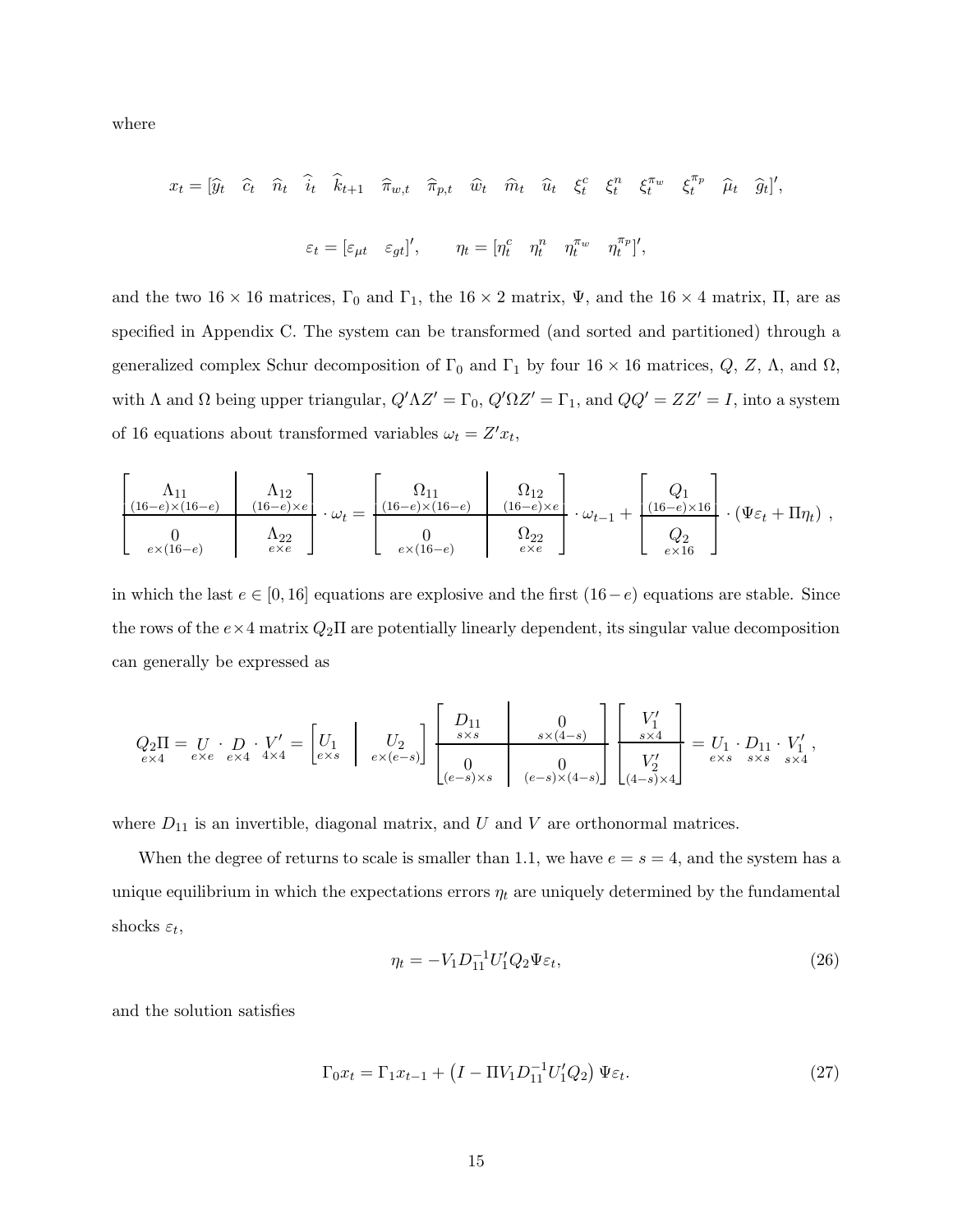Decompose Z into  $Z = \begin{bmatrix} Z_1 & Z_2 \ 16 \times 12 & 16 \times 4 \end{bmatrix}$ , the unique solution under determinacy is given by

$$
x_{t} = Z_{1}\Lambda_{11}^{-1} \left\{ \Omega_{11} Z_{1}^{\prime} + \left[ \Omega_{12} - Q_{1}\Pi \left( Q_{2}\Pi \right)^{+} \Omega_{22} \right] Z_{2}^{\prime} \right\} x_{t-1} + Z_{1}\Lambda_{11}^{-1} \left[ Q_{1} - Q_{1}\Pi \left( Q_{2}\Pi \right)^{+} Q_{2} \right] \Psi \varepsilon_{t}, \tag{28}
$$

where  $(Q_2\Pi)^+$  is the right-side pseudoinverse of  $Q_2\Pi$ .

When the degree of returns to scale is greater than 1.1, we have  $e = s = 3$ , and the system has a one-dimensional indeterminacy so there is room for sunspots to affect the forecast errors  $\eta_t$ and other endogenous variables. We consider here a one-dimensional reduced-form i.i.d. sunspot shock,  $\zeta_t \to i.i.d. (0, \sigma_{\zeta}^2)^{7}$  Under indeterminacy, the forecast errors  $\eta_t$  can be influenced by both the fundamental shocks  $\varepsilon_t$  and the sunspot shock  $\zeta_t$ ,

$$
\eta_t = \left(-V_1 D_{11}^{-1} U_1' Q_2 \Psi + V_2 A\right) \varepsilon_t + V_2 \zeta_t,\tag{29}
$$

and the full set of solutions is characterized by

$$
\Gamma_0 x_t = \Gamma_1 x_{t-1} + \left[ \left( I - \Pi V_1 D_{11}^{-1} U_1' Q_2 \right) \Psi + \Pi V_2 A \right] \varepsilon_t + \Pi V_2 \zeta_t, \tag{30}
$$

where A is an arbitrary  $1 \times 2$  matrix. Decompose Z into  $Z = \begin{bmatrix} Z_1 & Z_2 \ 16 \times 13 & 16 \times 3 \end{bmatrix}$ , the full set of solutions under indeterminacy is given by

$$
x_{t} = Z_{1}\Lambda_{11}^{-1} \left[ \Omega_{11} Z_{1}^{\prime} + (\Omega_{12} - \Lambda_{12}\Omega_{22}) Z_{2}^{\prime} \right] x_{t-1}
$$
  
+ 
$$
Z_{1}\Lambda_{11}^{-1} (Q_{1} - \Lambda_{12} Q_{2}) \left[ \left( I - \Pi V_{1} D_{11}^{-1} U_{1}^{\prime} Q_{2} \right) \Psi + \Pi V_{2} A \right] \varepsilon_{t}
$$
  
+ 
$$
Z_{1}\Lambda_{11}^{-1} (Q_{1} - \Lambda_{12} Q_{2}) \Pi V_{2} \zeta_{t}.
$$
 (31)

To put into perspective our model's dynamics in the light of those obtained by Benhabib and Wen (2004) and Wen (1998), we invoke the same values of parameters as in these papers when solving our model numerically, except for the two parameters pertaining to the labor market frictions, the elasticity of substitution of differentiated labor skills,  $\epsilon$ , and the hazard rate of wage

<sup>&</sup>lt;sup>7</sup>In the case of indeterminacy, multiple sunspot shocks may influence equilibrium dynamics so the effect of sunspots is not uniquely determined. The reduced-form sunspot shock that we have considered here should be regarded as a linear combination of multiple sunspot shocks with no restriction on the weight assigned to each individual component.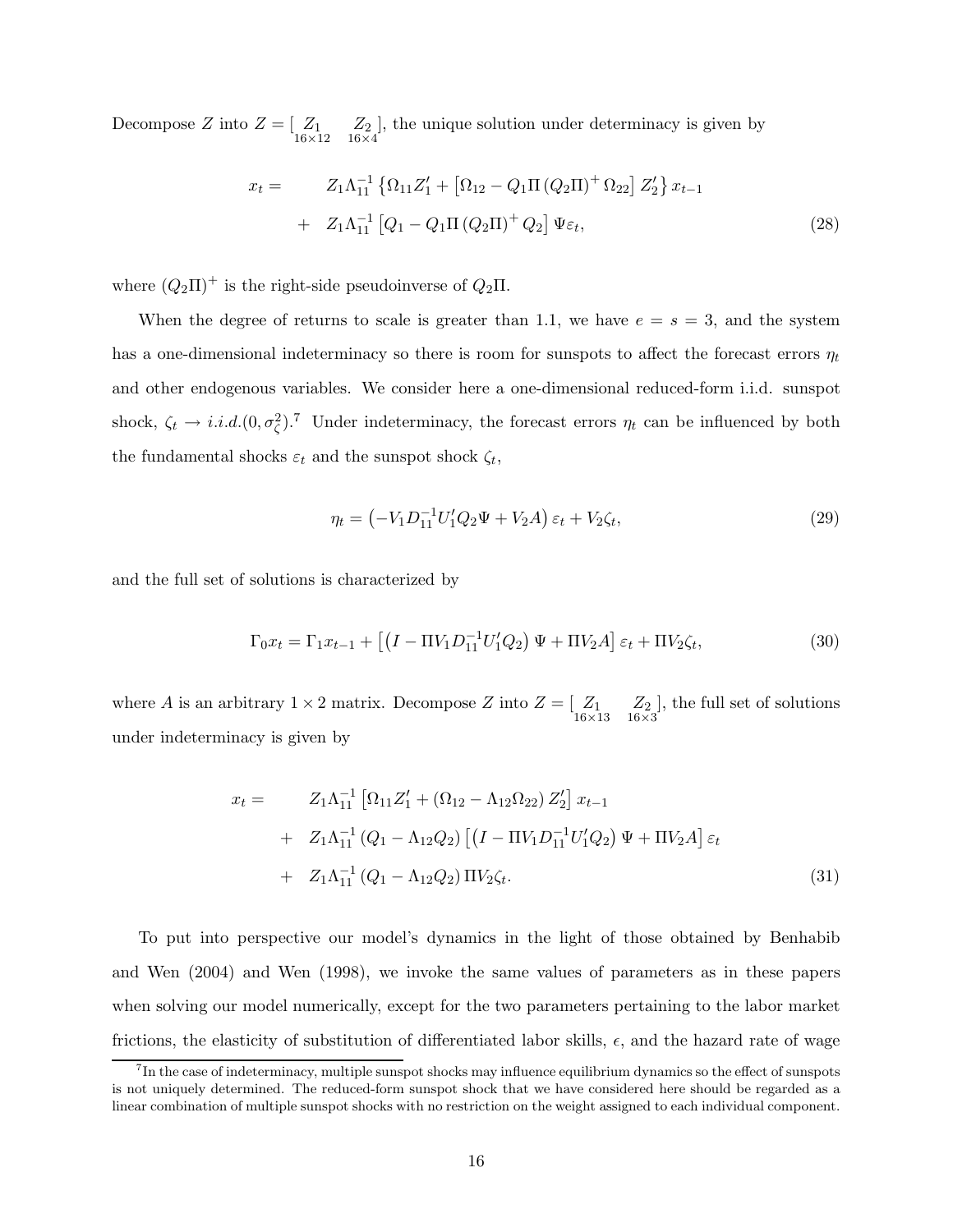adjustment,  $\theta$ , which are unique to our model, and which we set to 4 and 0.75, respectively, as reported in Table 1.<sup>8</sup> This allows us to examine the effect of these labor market frictions on equilibrium dynamics when compared to Benhabib and Wen (2004) and Wen (1998). Also, we choose the steady-state values of  $\mu_t$  and  $g_t$  such that  $\mu/c = 0.1$  and  $g/y = 0.2$  in the steady state, and we set  $\rho_{\mu} = \rho_g = 0.9$  and  $\sigma_{\mu} = \sigma_g = \sigma_{\zeta} = 1$ , while innovations in fundamentals are assumed to be orthogonal to each other and to sunspots, as in Benhabib and Wen (2004).

To illustrate the effect of indeterminacy on equilibrium dynamics, we present the impulse responses of the model to the fundamental shocks under determinacy, and to both the fundamental shocks and the sunspot shock under indeterminacy. Specifically, we examine two versions of our model, one with the degree of returns to scale equal to 1.1 (the case of determinacy), and the other with the degree of returns to scale equal to 1.11 (the case of indeterminacy), as in Benhabib and Wen (2004) and Wen (1998). When considering the impulse responses to one type of shocks, we turn off the other type(s) of shocks by setting the corresponding variance(s) to zero. Also, when considering the impulse responses to a consumption shock, we set the steady-state government spending-to-output ratio  $g/y$  to zero; likewise, when considering the impulse responses to a government spending shock, we set the steady-state ratio  $\mu/c$  to zero; and, when considering the impulse responses to a sunspot shock under indeterminacy, we set the two steady-state ratios  $g/y$  and  $\mu/c$ both to zero. This is the same procedure followed by Benhabib and Wen (2004) when examining their model's impulse responses to the various shocks.

Figure 3 displays the impulse responses of output, consumption, investment, and hours worked under determinacy (e.g.,  $\eta = 1.1$ ). The solid lines are responses to a positive one-standard-deviation consumption shock and the broken lines are responses to a positive one-standard-deviation government spending shock. These responses are similar to those obtained in Benhabib and Wen (2004) under determinacy: both show positive comovements among output, consumption, investment, and hours worked, with the amplitude of response in investment bigger than those in output and hours worked, which are bigger than that in consumption, as seen from the data; but, output responses in both cases are monotone, as opposed to the hump-shaped initial output responses seen in the data (e.g., Wen, 1998). The magnitudes of responses are greater here than in Benhabib and Wen (2004), particularly for output, investment, and hours worked, manifesting the propagation mechanism

<sup>&</sup>lt;sup>8</sup>Our results are robust to alternative values of these two parameters within their empirically plausible ranges.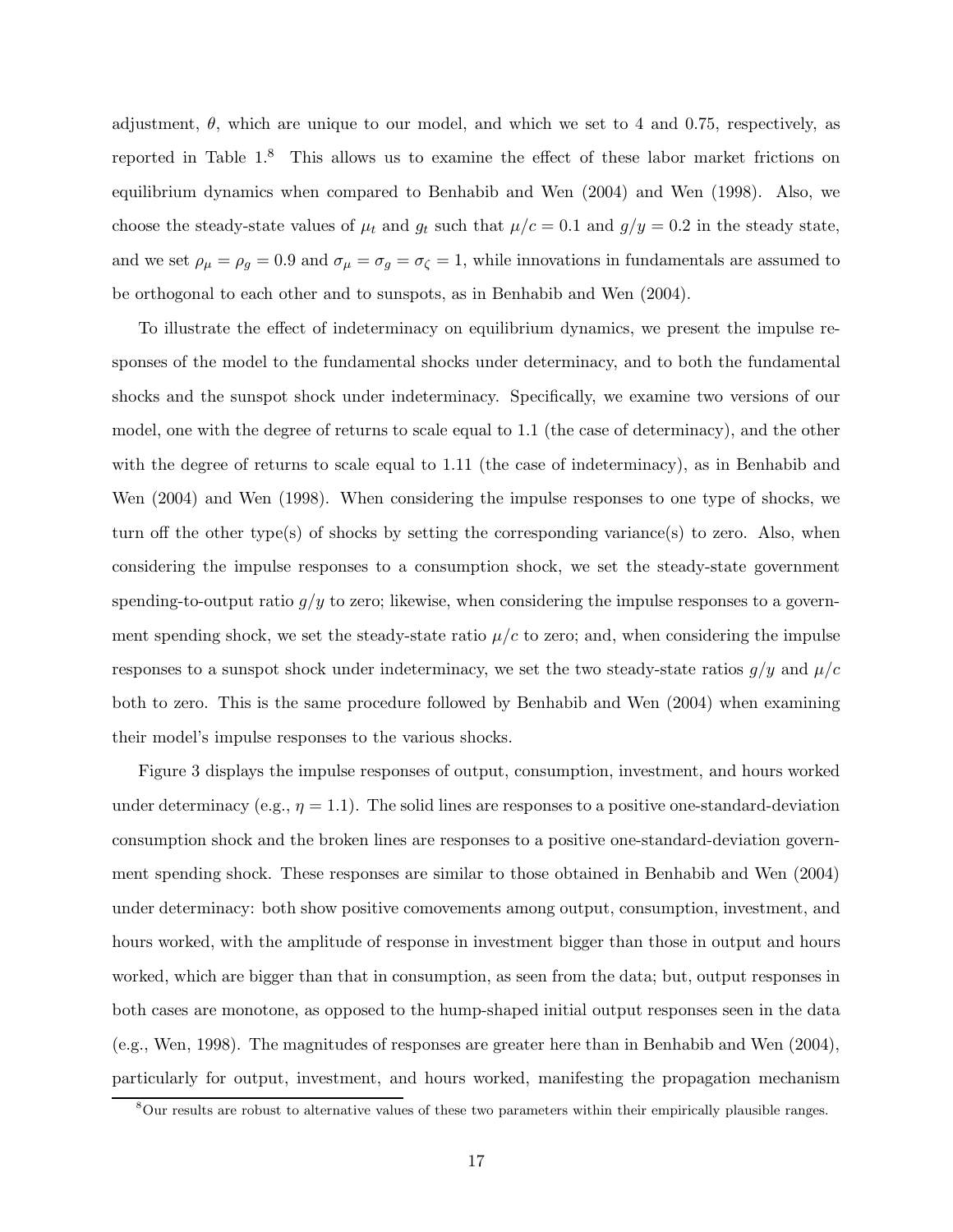embodied in the labor market frictions.

Figure 4 plots the impulse responses of output, consumption, investment, and hours worked under indeterminacy (e.g.,  $\eta = 1.11$ ). The solid lines are responses to a positive one-standard-deviation consumption shock, the broken lines are responses to a positive one-standard-deviation government spending shock, and the broken lines with dots are responses to a one-standard-deviation sunspot shock that leads to an upward revision in forecast errors.<sup>9</sup> These responses are similar to those obtained in Benhabib and Wen (2004) under indeterminacy: in addition to quantity comovements and relative volatility, persistent cycles emerge following demand shocks (except for consumption's response to a consumption shock), including an i.i.d. sunspot shock, and initial output responses to serially correlated demand shocks are significantly hump-shaped. The magnitudes of responses to a sunspot shock are much greater here than in Benhabib and Wen (2004), indicating that the labor market frictions hold a key for the significance of the model's response to sunspot shocks.

In sum, while the impulse responses of the model to demand shocks under indeterminacy are as reasonable as those in Benhabib and Wen (2004) in terms of matching the business cycle as shown by Wen (1998), sunspot shocks seem much more important here than in Benhabib and Wen (2004) due to the presence of labor market frictions.

## 6. CONCLUDING REMARK

We have studied the role of labor market frictions in the form of unsynchronized wage adjustment in inducing indeterminacy and sunspot-driven business cycles. Our finding is that unsynchronized wage adjustment both lowers the required degree of increasing returns for indeterminacy to an empirically plausible level and makes it invariant to the relative risk aversion in labor. In consequence, indeterminacy and sunspot-driven business cycle fluctuations can emerge for empirically plausible increasing returns regardless of the value of the relative risk aversion in labor. We have shown that indeterminacy holds the key for the propagation mechanism of the model. In particular, the model's impulse responses to demand shocks under indeterminacy are reasonable in terms of matching the business cycle, while sunspot shocks seem to become a more important source of business cycle fluctuations in the face of labor market frictions.

<sup>&</sup>lt;sup>9</sup>In generating the impulse responses to fundamental shocks under indeterminacy, we set  $A = 0_{1 \times 2}$ . Varying A can vary the amplitude of the model's impulse responses to fundamental shocks under indeterminacy, corresponding to various equilibria, but not much other cyclical property of the impulse responses.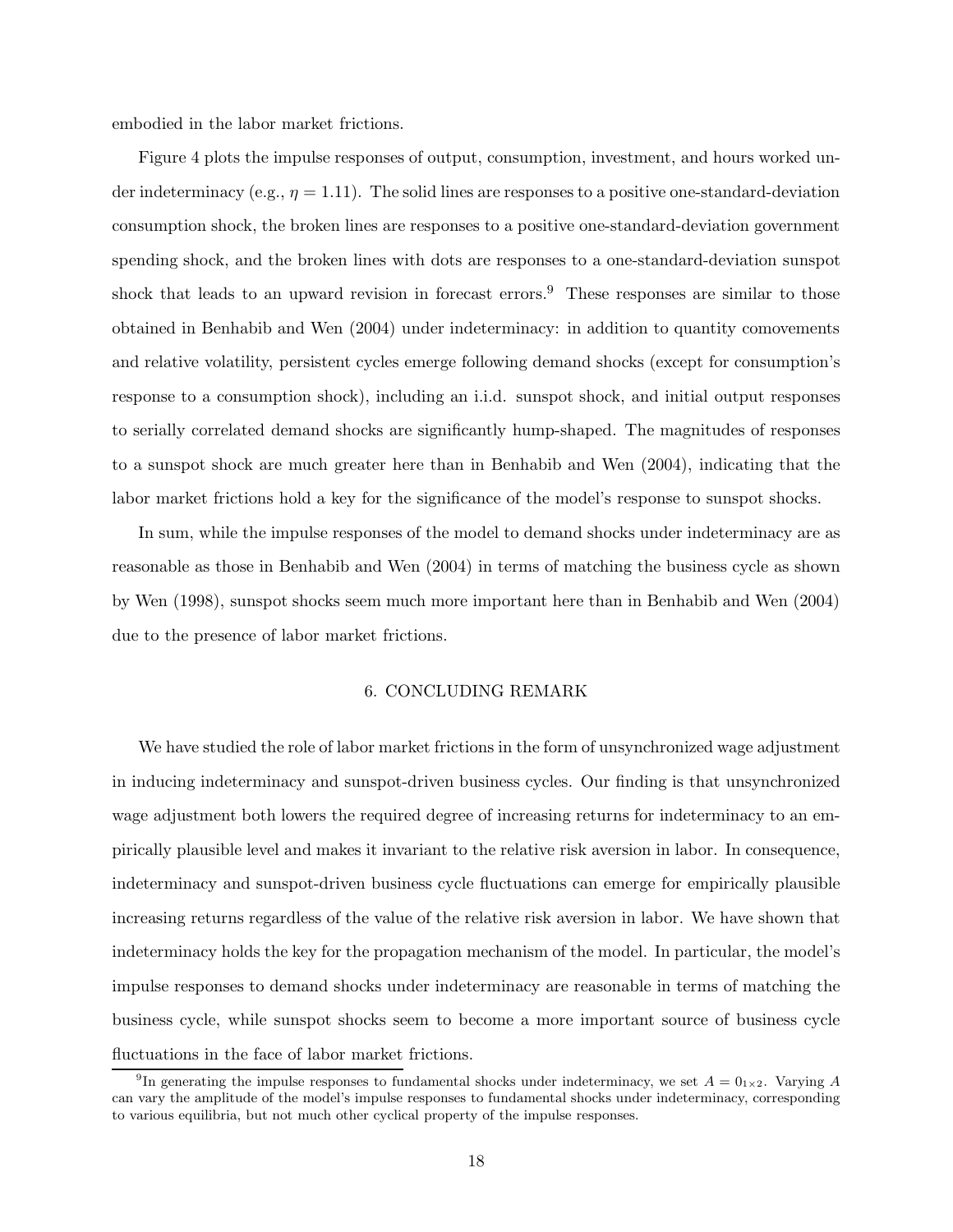#### APPENDIX A: ANALYSIS WITH SYNCHRONIZED WAGE ADJUSTMENT

We show that the stability property of the system  $(5)-(11)$  $(5)-(11)$  for the case with synchronized wage adjustment can be obtained by analyzing a three-equation system. We first note that, with  $\theta = 0$ , [\(5\)](#page-5-0)-[\(8\)](#page-5-3) constitute a self-closed system for consumption, capital, labor, and real balances. Once these variables are obtained, price inflation can be determined from [\(9\)](#page-5-4), real wage from [\(10\)](#page-5-5), and then wage inflation from [\(11\)](#page-5-1). We next notice that [\(7\)](#page-5-6) implies that [\(5\)](#page-5-0) with  $\theta = 0$  can be rewritten as  $\hat{c}_t - \alpha \eta \tau_k k_t + [1 + \chi - (1 - \alpha) \eta \tau_n] \hat{n}_t = 0$ . We can then use this relation to substitute out labor from [\(6\)](#page-5-2) and [\(7\)](#page-5-6), which together with [\(8\)](#page-5-3) constitute a self-closed three-equation system in consumption, capital, and real balances,

$$
\left[\frac{1+\chi-\rho(1-\alpha)\eta\tau_n}{1+\chi-(1-\alpha)\eta\tau_n}\right] \mathbf{E}_t \hat{c}_{t+1} + (1-\rho) \left[1 - \frac{\alpha\eta(1+\chi)\tau_k}{1+\chi-(1-\alpha)\eta\tau_n}\right] \hat{k}_{t+1} = \hat{c}_t,
$$
  

$$
k_c \hat{k}_{t+1} = -\left[\frac{1+\chi}{1+\chi-(1-\alpha)\eta\tau_n}\right] \hat{c}_t + \left[k_c + \frac{\alpha\eta(1+\chi)\tau_k}{1+\chi-(1-\alpha)\eta\tau_n}\right] \hat{k}_t,
$$
  

$$
\rho \mathbf{E}_t \hat{c}_{t+1} - \rho \mathbf{E}_t \hat{m}_{t+1} = \hat{c}_t - \hat{m}_t.
$$

Since this system contains one predetermined variable (capital) and two jump variables (consumption and real balances), indeterminacy requires at least two eigenvalues lying inside the unit circle.

#### APPENDIX B: ANALYSIS WITH UNSYNCHRONIZED WAGE ADJUSTMENT

We show that the stability property of the system  $(5)-(11)$  $(5)-(11)$  for the case with unsynchronized wage adjustment can be obtained by analyzing a six-equation system. We first use [\(7\)](#page-5-6) to substitute out  $k_{t+1}$  from the right hand side of [\(5\)](#page-5-0), we then use [\(10\)](#page-5-5) to substitute out labor from [\(6\)](#page-5-2) and  $(7)$ , and we next use  $(9)-(11)$  $(9)-(11)$  to substitute out labor and wage inflation from  $(5)$ . We arrive at the following system consisting of six equations,

$$
\rho E_t \hat{m}_{t+1} - \rho E_t \hat{w}_{t+1}
$$
\n
$$
= \gamma^{-1} \hat{c}_t + \left[ \frac{\gamma^{-1} \chi \alpha \eta \tau_k}{1 - (1 - \alpha) \eta \tau_n} \right] \hat{k}_t + (1 + \rho) \hat{m}_t - \hat{s}_t - \left[ 1 + \rho + \gamma^{-1} \frac{1 + \chi - (1 - \alpha) \eta \tau_n}{1 - (1 - \alpha) \eta \tau_n} \right] \hat{w}_t + \hat{z}_t,
$$
\n
$$
E_t \hat{c}_{t+1} + (1 - \rho) \left[ 1 - \frac{\alpha \eta \tau_k}{1 - (1 - \alpha) \eta \tau_n} \right] \hat{k}_{t+1} + \left[ \frac{(1 - \rho)(1 - \alpha) \eta \tau_n}{1 - (1 - \alpha) \eta \tau_n} \right] E_t \hat{w}_{t+1} = \hat{c}_t,
$$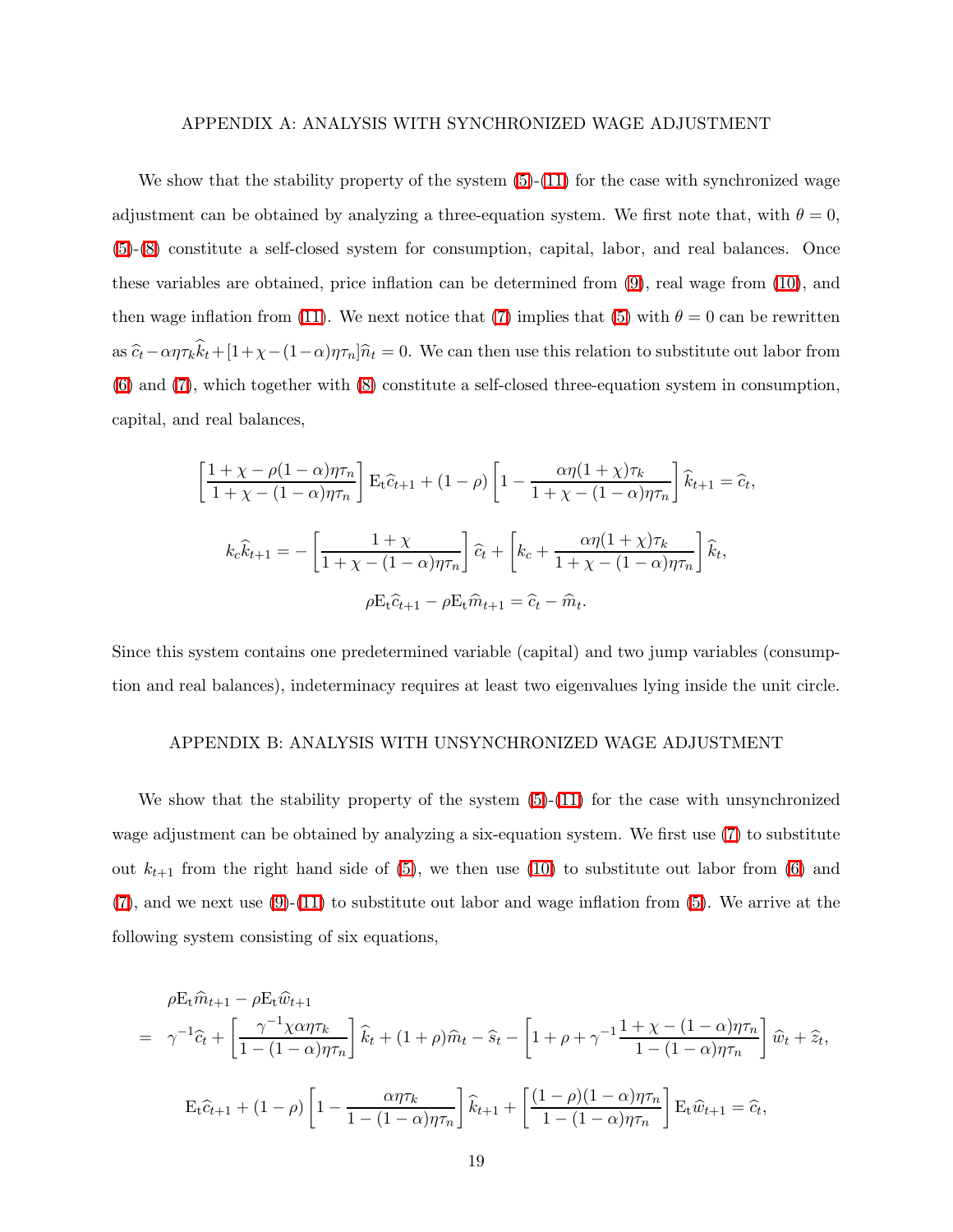$$
k_c \hat{k}_{t+1} = -\hat{c}_t + \left[k_c + \frac{\alpha \eta \tau_k}{1 - (1 - \alpha)\eta \tau_n}\right] \hat{k}_t - \left[\frac{(1 - \alpha)\eta \tau_n}{1 - (1 - \alpha)\eta \tau_n}\right] \hat{w}_t,
$$
  

$$
\rho E_t \hat{c}_{t+1} - \rho E_t \hat{m}_{t+1} = \hat{c}_t - \hat{m}_t,
$$
  

$$
\hat{s}_{t+1} = \hat{m}_t,
$$
  

$$
\hat{z}_{t+1} = \hat{w}_t,
$$

where  $k_t$ ,  $\hat{s}_t$ ,  $\hat{z}_t$  are predetermined variables, and  $\hat{c}_t$ ,  $\hat{m}_t$ , and  $\hat{w}_t$  are jump variables, so indeterminacy requires at least four eigenvalues lying inside the unit circle.

# APPENDIX C: COMPUTING SUNSPOTS EQUILIBRIA

The four matrices in Equation [\(25\)](#page-14-0) are defined as follows:

Γ<sup>0</sup> = 0 0 0 0 0 0 0 1 0 0 0 0 −γρ 0 µ<sup>c</sup> − 1 0 0 0 0 0 αητk−<sup>1</sup> (ρ−1)−<sup>1</sup> 0 0 0 0 0 µ<sup>c</sup> (1−α)ητ<sup>n</sup> (ρ−1)−<sup>1</sup> 0 0 <sup>1</sup>−ρ<sup>µ</sup> (µc−1)−<sup>1</sup> 0 0 0 0 0 k<sup>c</sup> 0 0 0 0 0 0 0 0 0 0 g<sup>y</sup> 0 0 0 0 0 0 0 0 1 − ρ 0 ρµ<sup>c</sup> 0 0 ρ 1−ρρ<sup>µ</sup> (µc−1)−<sup>1</sup> 0 0 0 0 0 0 0 0 0 1 0 0 0 0 0 0 0 0 0 0 0 0 0 0 1 0 0 0 0 0 0 0 0 0 0 0 0 0 0 0 1 0 0 0 0 0 0 0 0 1 0 0 0 0 0 0 −1 0 0 0 0 0 0 0 0 1 0 0 −1 ρ(φ−1) 1−ρ 0 0 0 0 0 0 0 0 0 0 0 1 0 0 0 0 0 0 0 0 −φ 0 0 0 0 0 0 0 1 0 0 0 0 0 0 0 0 0 0 0 0 0 0 0 0 1 0 0 0 0 0 0 0 0 0 0 0 0 0 0 0 0 0 0 1 0 0 0 0 0 0 0 0 0 0 0 0 0 0 0 0 1 0 0 0 0 0 0 0 0 0 0 0 0 0 0 0 0 0 0 0 0 0 0 0 1 0 0 0 0 0 0 0 0 0 0 0 0 0 0 0 0 1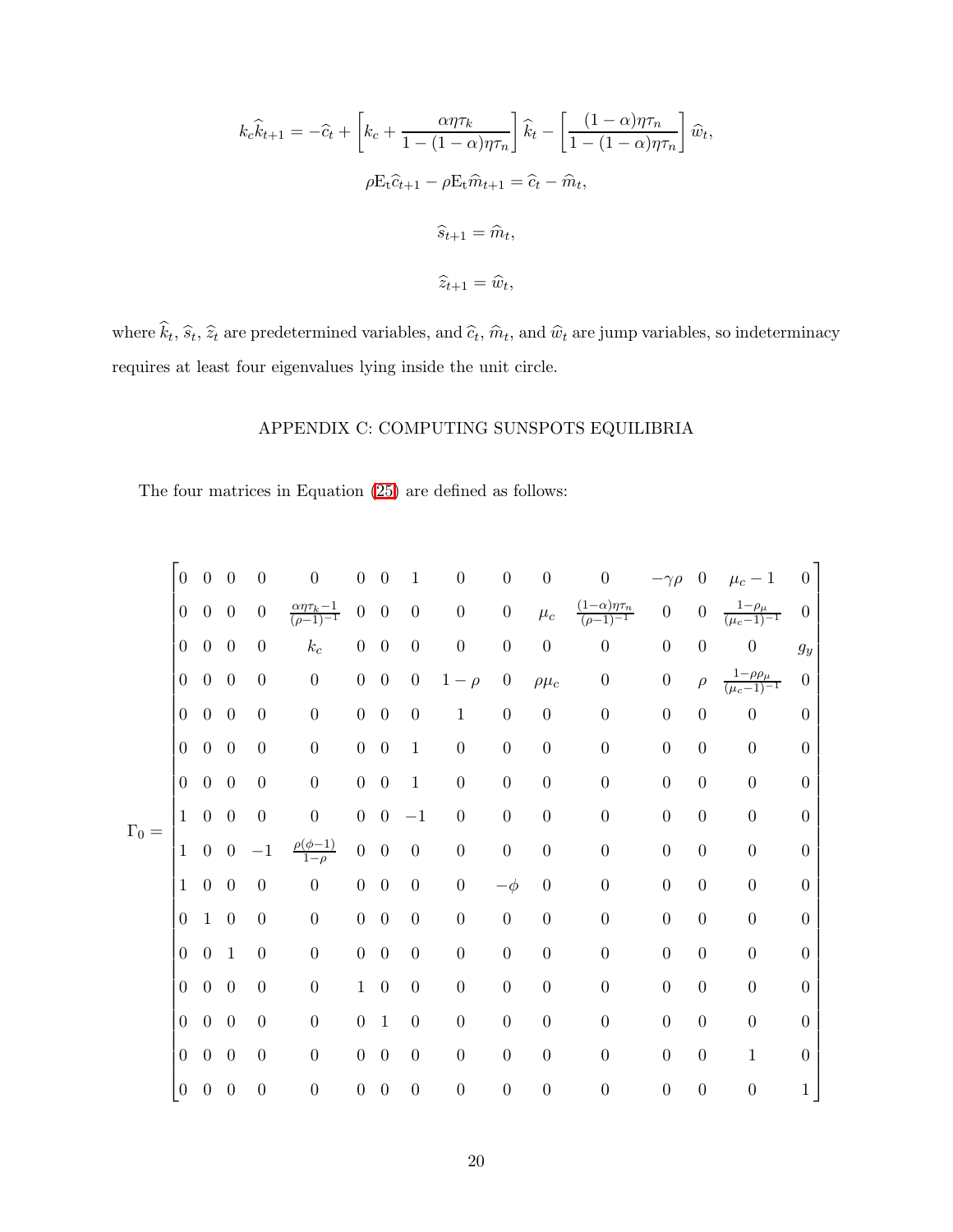|              | $\overline{0}$   | $\overline{0}$ | $\overline{0}$ | $\overline{0}$   | $\overline{0}$                | $\boldsymbol{0}$ | $\overline{0}$    | $\theta$       | $\boldsymbol{0}$ | $\theta$       | $\mu_c$          | $\chi$                   |                  | 0                | $\overline{0}$   | $\theta$         |
|--------------|------------------|----------------|----------------|------------------|-------------------------------|------------------|-------------------|----------------|------------------|----------------|------------------|--------------------------|------------------|------------------|------------------|------------------|
|              | $\boldsymbol{0}$ | $\overline{0}$ | $\overline{0}$ | $\overline{0}$   | $\boldsymbol{0}$              |                  | $0\quad 0\quad 0$ |                | $\overline{0}$   | $\overline{0}$ | $\mu_c$          | $\boldsymbol{0}$         | $\boldsymbol{0}$ | $\boldsymbol{0}$ | $\overline{0}$   | $\overline{0}$   |
|              | $\overline{0}$   | $\overline{0}$ | $\overline{0}$ | $\overline{0}$   | $k_c + \alpha \eta \tau_k$    |                  | $0\quad 0\quad 0$ |                | $0\quad 0$       |                | $g_y-1$          | $(1-\alpha)\eta\tau_n$   | $\boldsymbol{0}$ | $\boldsymbol{0}$ | $\boldsymbol{0}$ | $\theta$         |
|              | $\boldsymbol{0}$ | $\overline{0}$ | $\overline{0}$ | $\theta$         | $\boldsymbol{0}$              | $\boldsymbol{0}$ | $0 \quad 0$       |                | $\boldsymbol{0}$ | $\overline{0}$ | $\mu_c$          | $\overline{0}$           | $\boldsymbol{0}$ | $\boldsymbol{0}$ | $\theta$         | $\theta$         |
|              | $\overline{0}$   | $\overline{0}$ | $\overline{0}$ | $\overline{0}$   | $\boldsymbol{0}$              |                  | $0\quad 0\quad 0$ |                | $\mathbf{1}$     | $\overline{0}$ | $\boldsymbol{0}$ | $\boldsymbol{0}$         | $\boldsymbol{0}$ | $-1$             | $\overline{0}$   | $\theta$         |
|              | $\boldsymbol{0}$ | $\theta$       | $0\quad 0$     |                  | $\alpha\eta\tau_k$            |                  | $0\quad 0\quad 0$ |                | $\overline{0}$   | $\overline{0}$ | $\boldsymbol{0}$ | $(1-\alpha)\eta\tau_n-1$ | $\boldsymbol{0}$ | $\boldsymbol{0}$ | $\boldsymbol{0}$ | $\theta$         |
|              | $\boldsymbol{0}$ | $\overline{0}$ | $\overline{0}$ | $\theta$         | $\boldsymbol{0}$              | $\overline{0}$   | $\boldsymbol{0}$  | $\mathbf{1}$   | $\theta$         | $\overline{0}$ | $\boldsymbol{0}$ | $\boldsymbol{0}$         | $\mathbf{1}$     | $-1$             | $\overline{0}$   | $\theta$         |
| $\Gamma_1 =$ | $\overline{0}$   | $\overline{0}$ | $\overline{0}$ | $\overline{0}$   | $\boldsymbol{0}$              |                  | $0\quad 0\quad 0$ |                | $\boldsymbol{0}$ | $\overline{0}$ | $\boldsymbol{0}$ | $\mathbf{1}$             | $\boldsymbol{0}$ | $\boldsymbol{0}$ | $\boldsymbol{0}$ | $\overline{0}$   |
|              | $\overline{0}$   | $\overline{0}$ | $0\quad 0$     |                  | $\frac{\rho(\phi-1)}{1-\rho}$ |                  | $0\quad 0\quad 0$ |                | $\overline{0}$   | $\overline{0}$ | $\boldsymbol{0}$ | $\boldsymbol{0}$         | $\boldsymbol{0}$ | $\boldsymbol{0}$ | $\boldsymbol{0}$ | $\overline{0}$   |
|              | $\boldsymbol{0}$ | $\overline{0}$ | $\overline{0}$ | $\overline{0}$   | $\mathbf{1}$                  | $\overline{0}$   | $\overline{0}$    | $\overline{0}$ | $\theta$         | $\overline{0}$ | $\boldsymbol{0}$ | $\boldsymbol{0}$         | $\overline{0}$   | $\boldsymbol{0}$ | $\overline{0}$   | $\theta$         |
|              | $\overline{0}$   | $\overline{0}$ | $\overline{0}$ | $\overline{0}$   | $\boldsymbol{0}$              | $\boldsymbol{0}$ | $0 \quad 0$       |                | $\theta$         | $\overline{0}$ | $\mathbf{1}$     | $\boldsymbol{0}$         | $\boldsymbol{0}$ | $\boldsymbol{0}$ | $\boldsymbol{0}$ | $\theta$         |
|              | $\overline{0}$   | $\overline{0}$ | $0\quad 0$     |                  | $\boldsymbol{0}$              | $\overline{0}$   | $0\quad 0$        |                | $\overline{0}$   | $\overline{0}$ | $\boldsymbol{0}$ | $\mathbf 1$              | $\boldsymbol{0}$ | $\boldsymbol{0}$ | $\overline{0}$   | $\overline{0}$   |
|              | $\overline{0}$   | $\overline{0}$ | $\overline{0}$ | $\overline{0}$   | $\boldsymbol{0}$              | $\overline{0}$   | $\overline{0}$    | $\overline{0}$ | $\boldsymbol{0}$ | $\overline{0}$ | $\boldsymbol{0}$ | $\boldsymbol{0}$         | $\mathbf{1}$     | $\boldsymbol{0}$ | $\overline{0}$   | $\theta$         |
|              | $\overline{0}$   | $\theta$       | $\overline{0}$ | $\overline{0}$   | $\boldsymbol{0}$              | $\boldsymbol{0}$ | $0 \quad 0$       |                | $\boldsymbol{0}$ | $\overline{0}$ | $\boldsymbol{0}$ | $\boldsymbol{0}$         | $\boldsymbol{0}$ | $1\,$            | $\boldsymbol{0}$ | $\boldsymbol{0}$ |
|              | $\overline{0}$   | $\overline{0}$ | $\overline{0}$ | $\overline{0}$   | $\theta$                      | $\overline{0}$   | $0\quad 0$        |                | $\boldsymbol{0}$ | $\overline{0}$ | $\boldsymbol{0}$ | $\boldsymbol{0}$         | $\boldsymbol{0}$ | $\boldsymbol{0}$ | $\rho_\mu$       | $\theta$         |
|              | $\overline{0}$   | $\overline{0}$ | $\overline{0}$ | $\boldsymbol{0}$ | $\boldsymbol{0}$              | $\boldsymbol{0}$ | $\overline{0}$    | $\overline{0}$ | $\theta$         | $\theta$       | $\boldsymbol{0}$ | $\boldsymbol{0}$         | $\boldsymbol{0}$ | $\boldsymbol{0}$ | $\boldsymbol{0}$ | $\rho_g$         |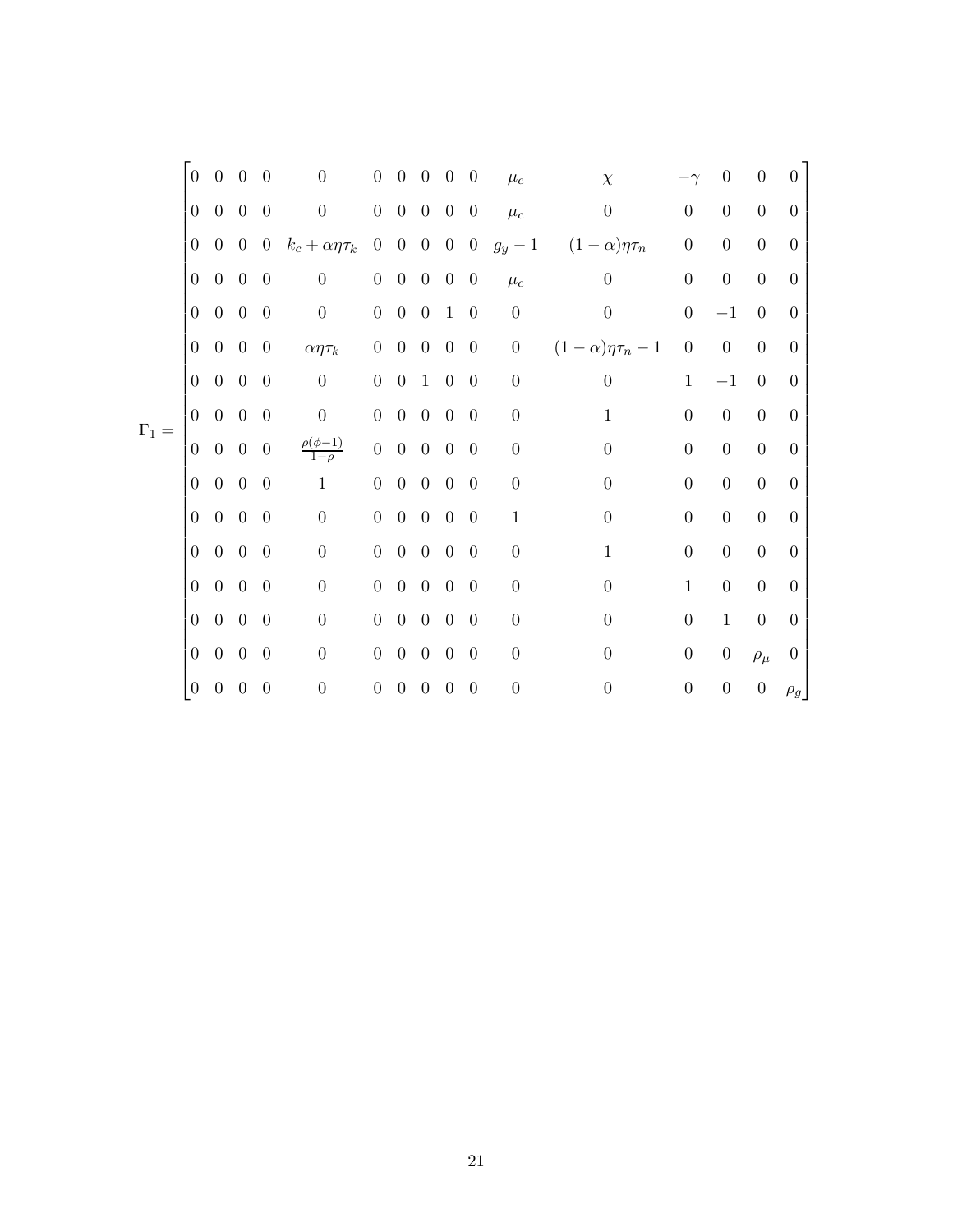|          | $\overline{0}$   | $\overline{0}$   |                          |                    | $\chi$                   |                  | $\boldsymbol{0}$ |  |
|----------|------------------|------------------|--------------------------|--------------------|--------------------------|------------------|------------------|--|
|          | $\overline{0}$   | $\boldsymbol{0}$ |                          | $\mu_c$<br>$\mu_c$ | $\overline{0}$           | $\boldsymbol{0}$ | $\boldsymbol{0}$ |  |
| $\Psi =$ | $\overline{0}$   | $\boldsymbol{0}$ |                          | $g_y-1$            | $(1-\alpha)\eta\tau_n$   | $\boldsymbol{0}$ | $\boldsymbol{0}$ |  |
|          | $\overline{0}$   | $\boldsymbol{0}$ |                          | $\mu_c$            | $\boldsymbol{0}$         | $\boldsymbol{0}$ | $\boldsymbol{0}$ |  |
|          | $\overline{0}$   | $\boldsymbol{0}$ |                          | $\boldsymbol{0}$   | $\boldsymbol{0}$         | $\boldsymbol{0}$ | $^{-1}$          |  |
|          | $\overline{0}$   | $\boldsymbol{0}$ |                          | $\boldsymbol{0}$   | $(1-\alpha)\eta\tau_n-1$ | $\boldsymbol{0}$ | $\boldsymbol{0}$ |  |
|          | $\overline{0}$   | $\boldsymbol{0}$ |                          | $\boldsymbol{0}$   | $\boldsymbol{0}$         | $\,1$            | $-1$             |  |
|          | $\overline{0}$   | $\overline{0}$   | $\Pi =$                  | $\overline{0}$     | $\mathbf{1}$             | $\boldsymbol{0}$ | $\boldsymbol{0}$ |  |
|          | $\boldsymbol{0}$ | $\boldsymbol{0}$ | $\overline{\phantom{a}}$ | $\overline{0}$     | $\boldsymbol{0}$         | $\boldsymbol{0}$ | $\boldsymbol{0}$ |  |
|          | $\overline{0}$   | $\overline{0}$   |                          | $\boldsymbol{0}$   | $\boldsymbol{0}$         | $\boldsymbol{0}$ | $\boldsymbol{0}$ |  |
|          | $\overline{0}$   | $\overline{0}$   |                          | $\mathbf{1}$       | $\boldsymbol{0}$         | $\boldsymbol{0}$ | $\boldsymbol{0}$ |  |
|          | $\overline{0}$   | $\boldsymbol{0}$ |                          | $\boldsymbol{0}$   | $\,1\,$                  | $\boldsymbol{0}$ | $\boldsymbol{0}$ |  |
|          | $\overline{0}$   | $\boldsymbol{0}$ |                          | $\boldsymbol{0}$   | $\boldsymbol{0}$         | $\mathbf{1}$     | $\boldsymbol{0}$ |  |
|          | $\overline{0}$   | $\boldsymbol{0}$ |                          | $\boldsymbol{0}$   | $\boldsymbol{0}$         | $\boldsymbol{0}$ | $\,1\,$          |  |
|          | $\mathbf{1}$     | $\boldsymbol{0}$ |                          | $\boldsymbol{0}$   | $\boldsymbol{0}$         | $\boldsymbol{0}$ | $\boldsymbol{0}$ |  |
|          | $\boldsymbol{0}$ | $\,1$            |                          | $\boldsymbol{0}$   | $\boldsymbol{0}$         | $\boldsymbol{0}$ | $\boldsymbol{0}$ |  |

## ACKNOWLEDGMENTS

We are grateful to an associate editor and a referee for very useful comments and suggestions, which have helped improve the paper substantially.

## REFERENCES

- Abowd, J.M., Card, D., 1989. On the covariance structure of earnings and hours changes. Econometrica 57, 411-445.
- Altonji, J.G., 1986. Intertemporal substitution in labor supply: evidence from micro data. Journal of Political Economy 94, S176-S215.
- Ball, L., 1990. Intertemporal substitution and constraints on labor supply: evidence from panel data. Economic Inquiry 28, 706-724.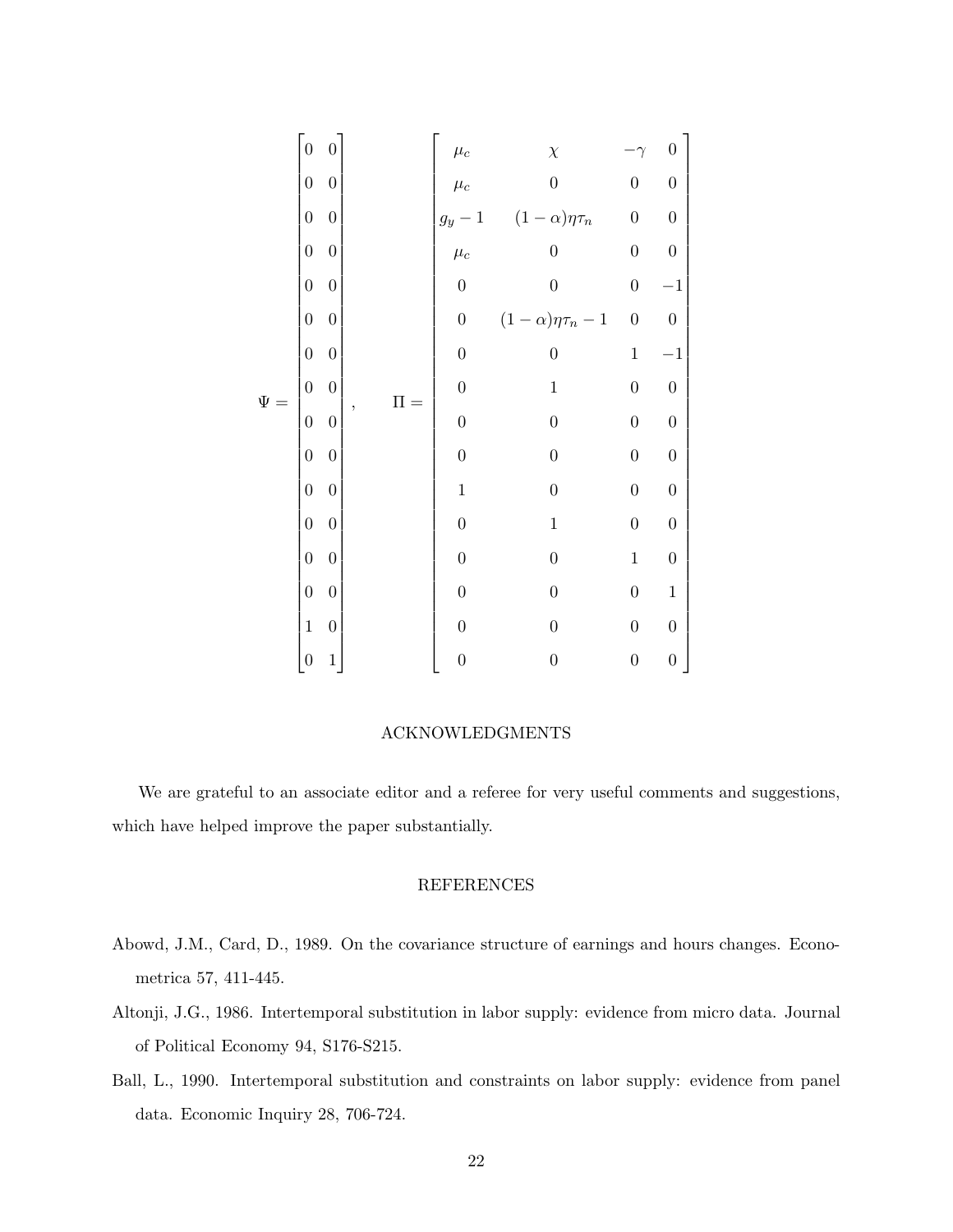- Barattieri, A., Basu, S., Gottschalk, P., 2009. Some evidence on the importance of sticky wages. Manuscript, Boston College.
- Barsky, R.B., Miron, J.A., 1989. The seasonal cycle and the business cycle. Journal of Political Economy 97, 503-534.
- Basu, S., 1996. Procyclical productivity: increasing returns or cyclical utilization? Quarterly Journal of Economics 111, 719-751.
- Basu, S., Fernald, J.G., 1994. Constant returns and small markups in U.S. manufacturing. International Finance Discussion Paper 483, Board of Governors of the Federal Reserve System.
- Basu, S., Fernald, J.G., 1995. Are apparent productive spillovers a figment of specification error? Journal of Monetary Economics 36, 165-188.
- Basu, S., Fernald, J.G., 1997. Returns to scale in U.S. production: estimates and implications. Journal of Political Economy 105, 249-283.
- Basu, S., Fernald, J.G., 2000. Why is productivity procyclical? Why do we care? NBER Working Paper 7940.
- Basu, S., Fernald, J.G., 2002. Aggregate productivity and aggregate technology. European Economic Review 46, 963-991.
- Basu, S., Kimball, M.S., 1997. Cyclical productivity with unobserved input variation. NBER Working Paper 5915.
- Benhabib, J., Farmer, R.E.A., 1994. Indeterminacy and increasing returns. Journal of Economic Theory 63, 19-41.
- Benhabib, J., Farmer, R.E.A., 1996. Indeterminacy and sector-specific externalities. Journal of Monetary Economics 37, 421-443.
- Benhabib, J., Wen, Y., 2004. Indeterminacy, aggregate demand, and the real business cycle. Journal of Monetary Economics 51, 503-530.
- Browning, M., Hansen, L.P., Heckman, J.J., 1999. Micro data and general equilibrium models. Handbook of Macroeconomics, Vol. 1A. Elsevier Science Publishers, Amsterdam.
- Calvo, G., 1983. Staggered prices in a utility maximizing framework. Journal of Monetary Economics 12, 383-398.
- Card, D., 1994. Intertemporal labor supply: an assessment. In: Sims, C. (ed.), Advances in Econometrics. Cambridge University Press, New York.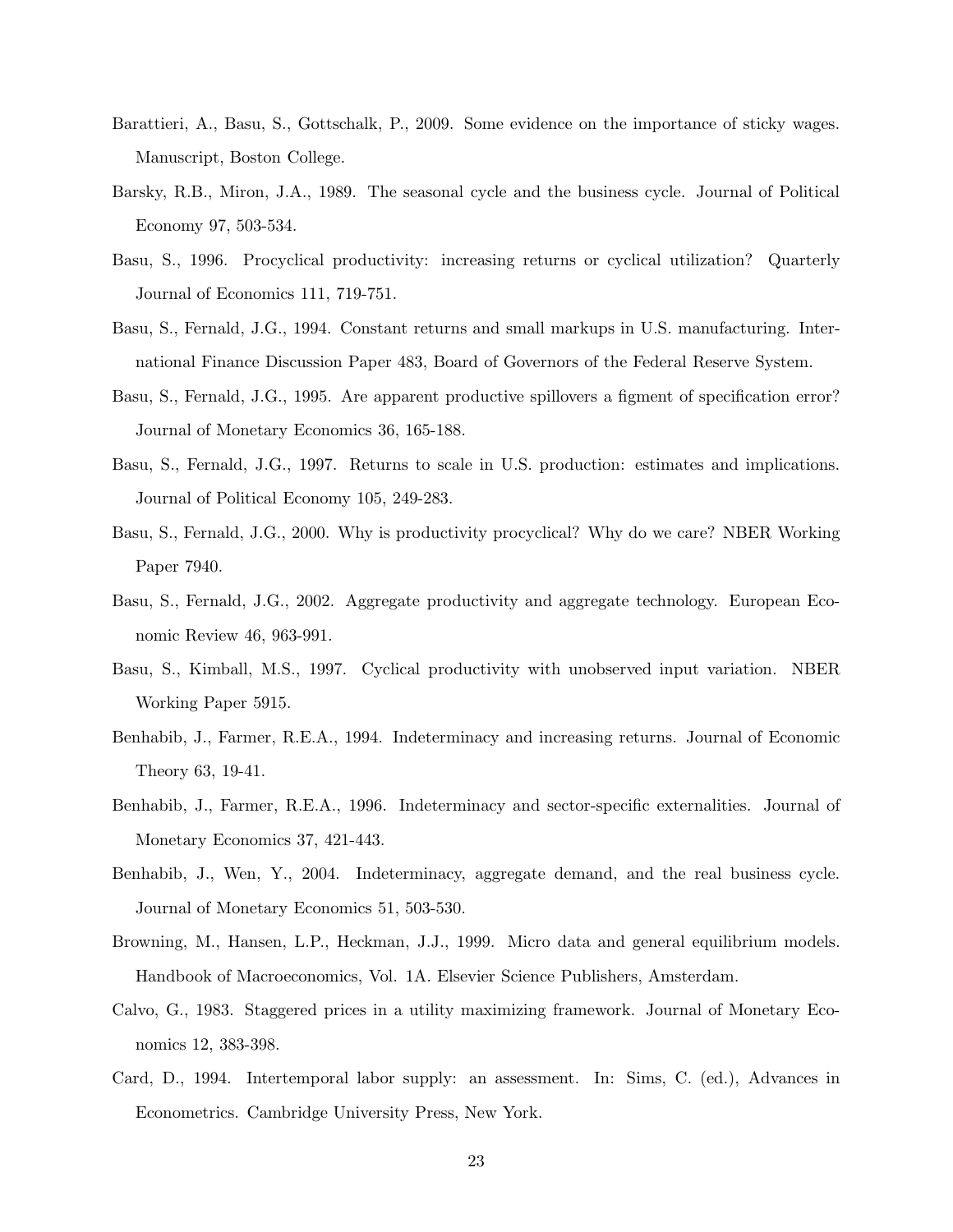- Carrington, W.J., 1996. The Alaskan labor market during the pipeline era. Journal of Political Economy 104, 186-218.
- Casares, M., 2010. Unemployment as excess supply of labor: Implications for wage and price inflation. Journal of Monetary Economics, in press.
- Christiano, L.J., Eichenbaum, M., Evans, C., 2005. Nominal rigidities and the dynamic effects of a shock to monetary policy. Journal of Political Economy 113, 1-45.
- Christiano, L.J., Motto, R., Rostagno, M., 2008. Shocks, structures or monetary policies? The Euro Area and US after 2001. Journal of Economic Dynamics and Control 32, 2476-2506.
- DiCecio, R., 2009. Sticky wages and sectoral labor comovement. Journal of Economic Dynamics and Control 33, 538-553.
- Domowitz, I.R., Hubbard, G., Petersen, B.C., 1986. Business cycles and the relationship between concentration and price-cost margins. Rand Journal of Economics 17, 1-17.
- Erceg, C.J., Henderson, D.W., Levin, A.T., 2000. Optimal monetary policy with staggered wage and price contracts. Journal of Monetary Economics 46, 281-313.
- Greenwood, J., Hercowitz, Z., Huffman, G.W., 1988. Investment, capacity utilization, and the real business cycle. American Economic Review 78, 402-417.
- Griffin, P., 1992. The impact of affirmative action on labor demand: a test of some implications of the Le Chatelier principle. Review of Economics and Statistics 74, 251-260.
- Griffin, P., 1996. Input demand elasticities for heterogeneous labor: firm-level estimates and an investigation into the effects of aggregation. Southern Economic Journal 62, 889-901.
- Hall, R.E., 1999. Labor-market frictions and employment fluctuations. In: Taylor, J.B., Woodford, M. (eds.), Handbook of Macroeconomics Vol. 1B. Elsevier Science, Amsterdam.
- Heckel, T., Le Bihan, H., Montornès, J., 2008. Sticky wages: Evidence from quarterly microeconomic data. ECB Working Paper Series No. 893.
- Hespeler, F., 2008a. Solution algorithm to a class of monetary rational equilibrium macromodels with optimal monetary policy design. Computational Economics 31, 207-223.
- Hespeler, F., 2008b. A correction of misstated equations in Hespeler (2008). Computational Economics, 32, 341-342.
- Kahn, S., 1997. Evidence of nominal wage stickiness from microdata. American Economic Review 87, 993-1008.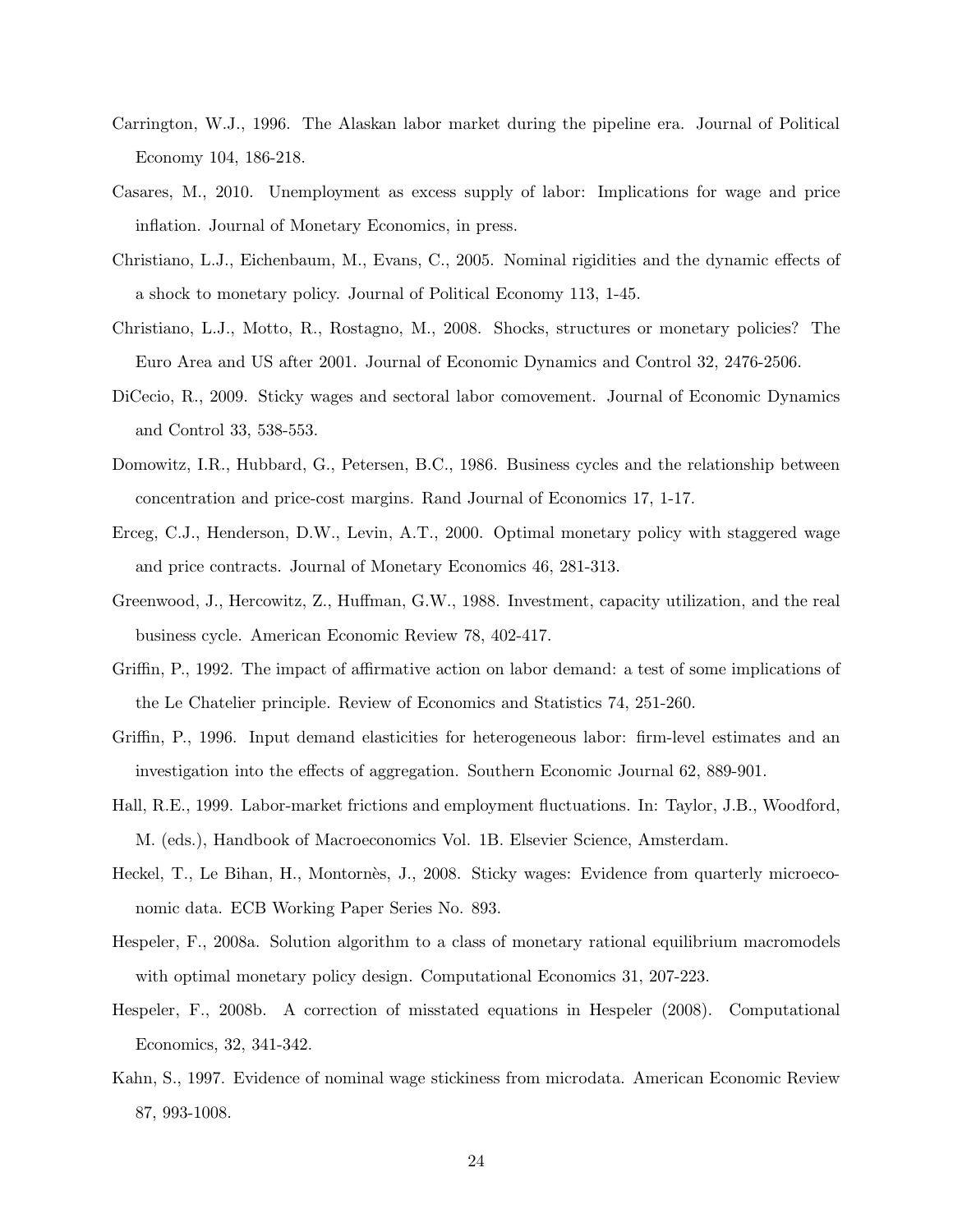- Kimmel, J., Kniesner, T.J., 1998. New evidence on labor supply: employment versus hours elasticities by sex and marital status. Journal of Monetary Economics 42, 289-302.
- Levin, A.T., Onatski, A., Williams, J.C., Williams, N., 2005. Monetary policy under uncertainty in micro-founded macroeconometric models. In: Gertler, M., Rogoff, K. (eds.), NBER Macroeconomic Annual. MIT Press, Cambridge.
- Lunnemann, P., Wintr, L., 2009. Wage are flexible, aren't they? Evidence from monthly micro wage data. ECB Working Paper Series No. 1074.
- Lubik, T.A., Schorfheide, F., 2003. Computing sunspot equilibria in linear rational expectations models. Journal of Economic Dynamics and Control 28, 273-285.
- Macurdy, T.E., 1983. A simple scheme for estimating an intertemporal model of labor supply and consumption in the presence of taxes and uncertainty. International Economic Review 24, 265-289.
- Matheron, J., Poilly, C., 2009. How well does a small structural model with sticky prices and wages fit postwar U.S. data? Economic Modeling 26, 266-284.
- Mulligan, C.B., 1999. Substitution over time: another look at life cycle labor supply. In: Bernanke, B.S., Rotemberg, J.J. (eds.), NBER Macroeconomics Annual. MIT Press, Cambridge.
- Oettinger, G.S., 1999. Am empirical analysis of the daily labor supply of stadium vendors. Journal of Political Economy 107, 360-392.
- Pencavel, J., 1986. The labor supply of men: a survey. In: Ashenfelter, O.C., Richard, L. (eds.), Handbook of Labor Economics, Vol. 1. North-Holland, Amsterdam.
- Rabanal, P., Rubio-Ramírez, J.F., 2005. Comparing New Keynesian models of the business cycle: A Baysian approach. Journal of Monetary Economics 52, 1151-1166.
- Rotemberg, J.J., 1996. Prices, output and hours: an empirical analysis based on a sticky price model. Journal of Monetary Economics 37, 505-533.
- Rotemberg, J.J., Woodford, M., 1995. Dynamic general equilibrium models with imperfectly competitive product markets. In: Cooley, T.F. (ed.), Frontier of Business Cycle Research. Princeton University Press, New Jersey.
- Rotemberg, J.J., Woodford, M., 1997. An optimization-based econometric framework for the evaluation of monetary policy. In: Bernanke, B.S., Rotemberg, J.J. (eds.), NBER Macroeconomics Annual. MIT Press, Cambridge.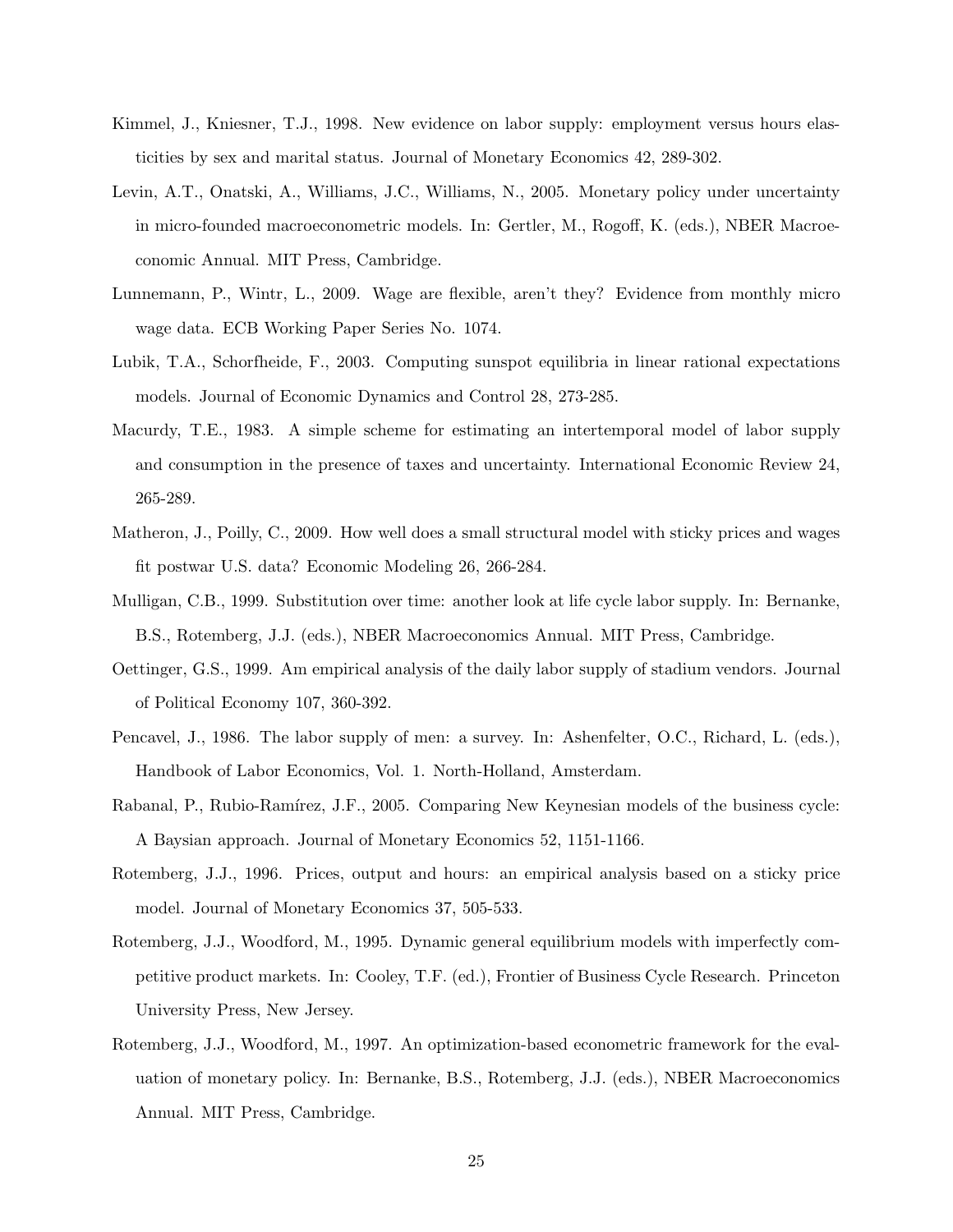- Rupert, P., Rogerson, R., Wright, R., 2000. Homework in labor economics: household production and intertemporal substitution. Journal of Monetary Economics 46, 557-579.
- Shapiro, M.D., 1987. Measuring market power in U.S. industry. NBER Working Paper 2212.
- Sims, C.A., 2002. Solving linear rational expectations models. Computational Economics 20, 1-20.
- Smets, F., Wouters, R., 2003. An estimated dynamic stochastic general equilibrium model of the euro area. Journal of the European Economic Association 1, 1123-1175.
- Smets, F., Wouters, R., 2007. Shocks and frictions in US business cycles: A Bayesian DSGE approach. American Economic Review 97, 586-606.
- Sveen, T., Weinke, L., 2007. Firm-specific capital, nominal rigidities, and the Taylor principle. Journal of Economic Theory 136, 729-737.
- Taylor, J.B., 1999. Staggered price and wage setting in macroeconomics. In: Taylor, J.B., Woodford, M. (eds.), Handbook of Macroeconomics Vol. 1B. North Holland, Amsterdam.
- Treble, J.G., 1986. Intertemporal substitution of effort: some empirical evidence. Unpublished manuscript.
- Wen, Y., 1998. Capacity utilization under increasing returns to scale. Journal of Economic Theory 81, 7-36.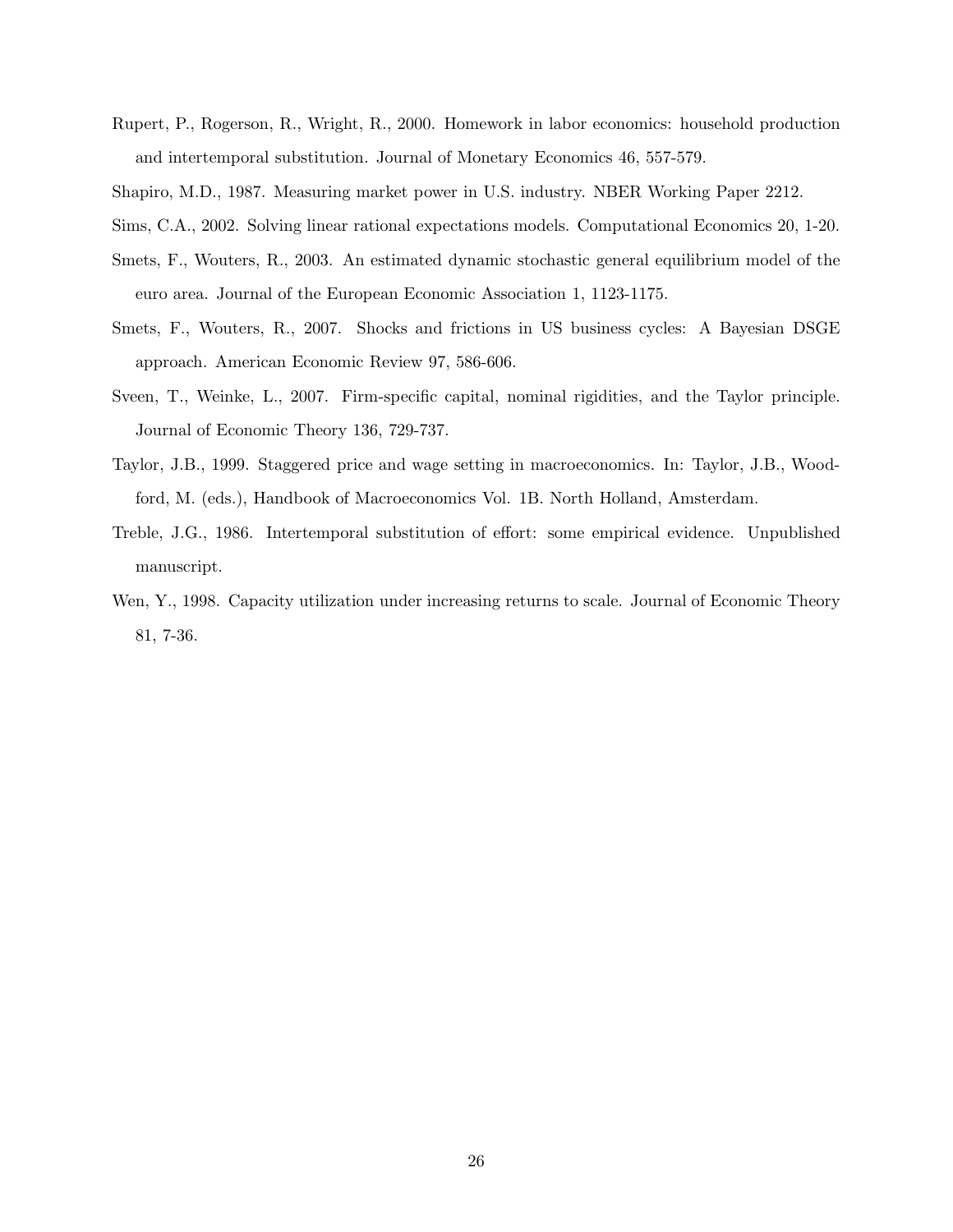| Parameters                                                             | Values |
|------------------------------------------------------------------------|--------|
| Subjective quarterly discount factor $(\rho)$                          | 0.99   |
| Curvature parameter in the capital depreciation function $(\phi)$      | 1.3885 |
| Elasticity of substitution of differentiated labor skills $(\epsilon)$ | 4      |
| Hazard rate of wage adjustment $(\theta)$                              | 0.75   |
| Share of payments to capital in total value added $(\alpha)$           | 0.3    |

# Table 1–Parameter Calibration

Table 2–Minimal Degree of Increasing Returns to Scale That Can Generate Indeterminacy

|                                 | Synchronized wage adjustment | Unsynchronized wage adjustment |
|---------------------------------|------------------------------|--------------------------------|
| Relative risk aversion in labor |                              |                                |
| $\chi=0.5$                      | 1.5                          |                                |
| $\chi = 1^*$                    | 1.8                          |                                |
| $\gamma=2$                      | 2.3                          |                                |

*Note:* The value of  $\chi$  denoted by  $\star$  in the first column of the table is the baseline calibration for  $\chi$ . All other parameters take on their calibrated values.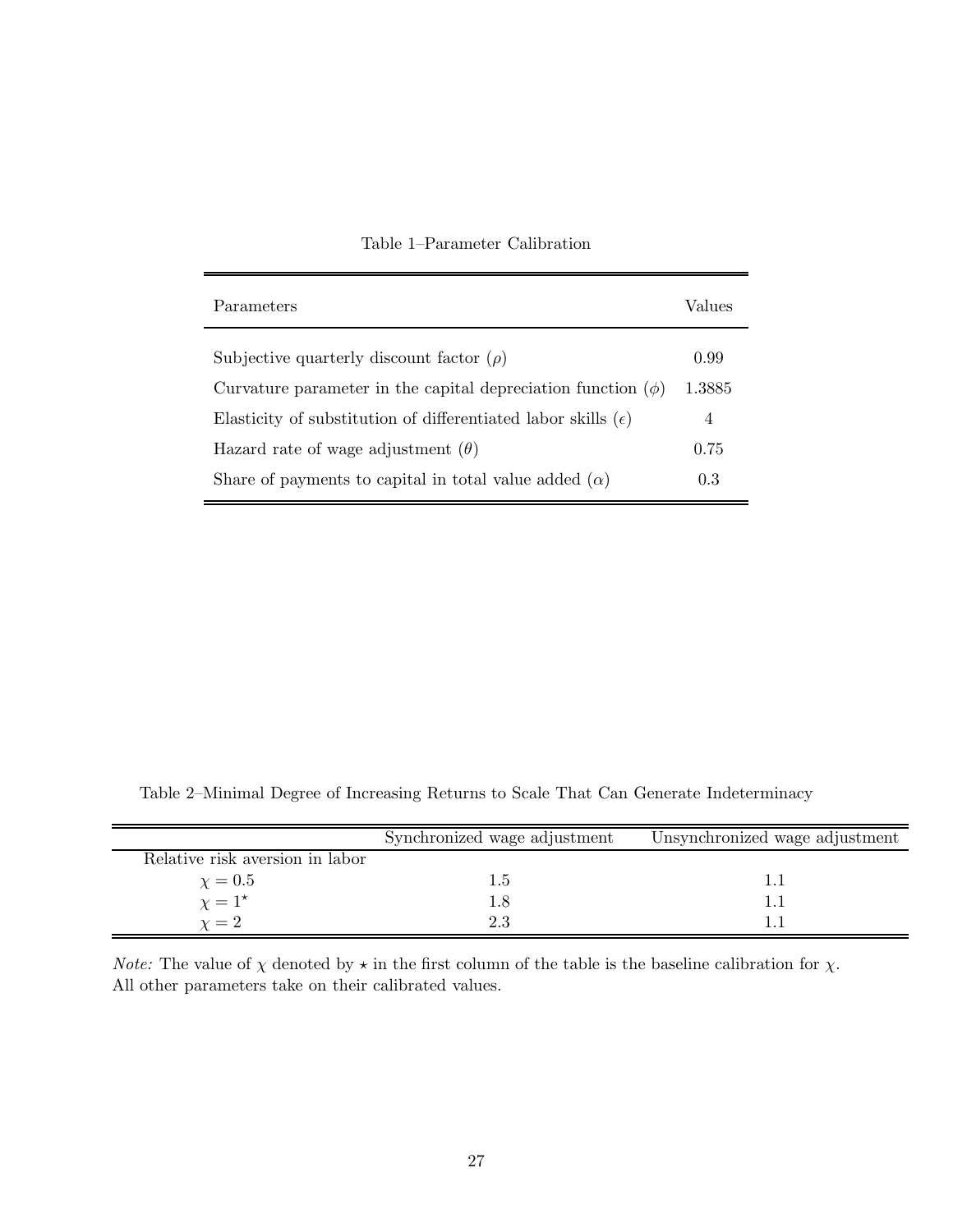

Figure 1. Minimal degree of increasing returns to scale that can generate indeterminacy as a function of the relative risk aversion in labor (all other parameters take on their calibrated values)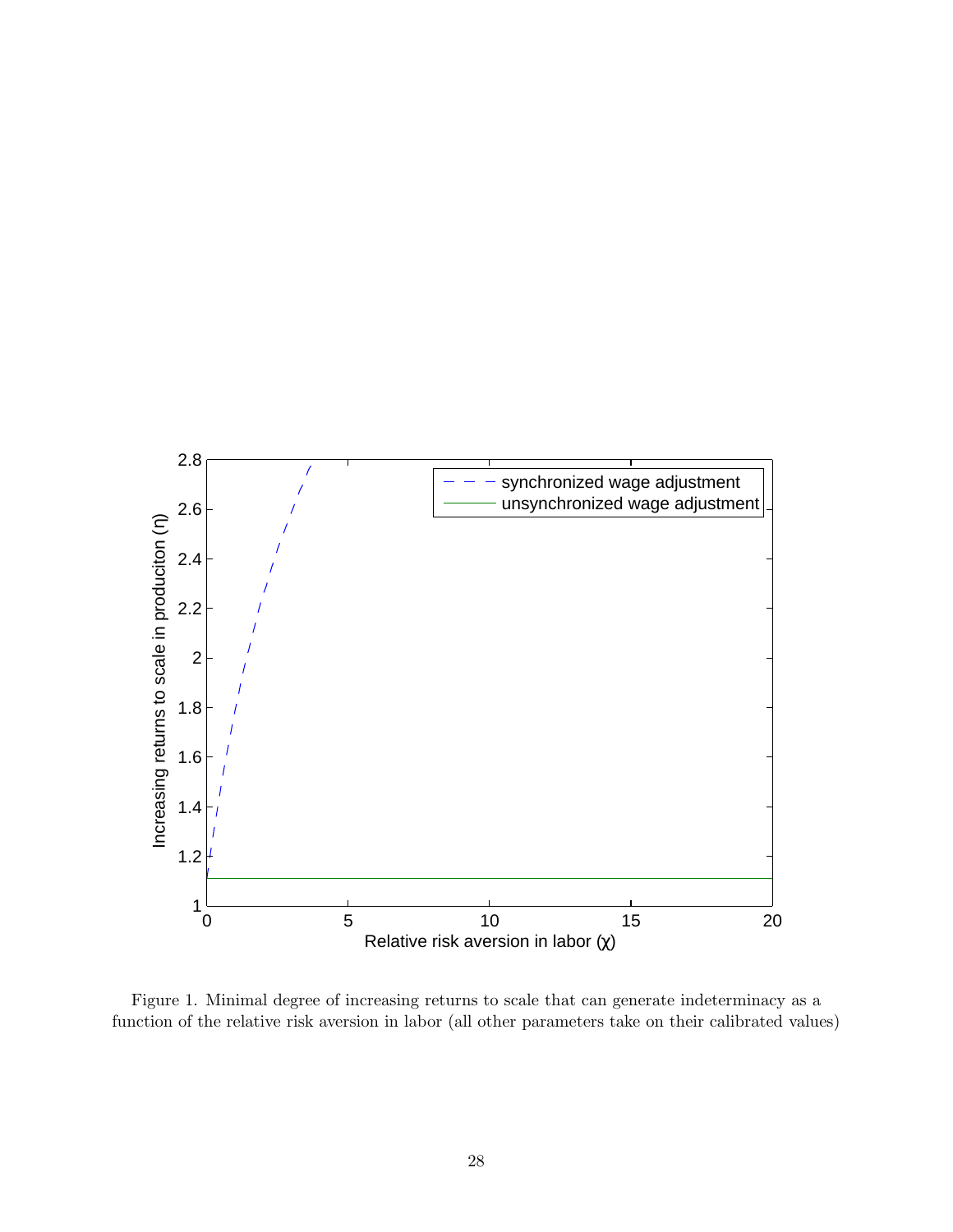

Figure 2. Minimal degree of increasing returns to scale that can generate indeterminacy as a function of the relative risk aversion in labor (with three alternative hazard rates for unsynchronized wage adjustment while all other parameters take on their calibrated values)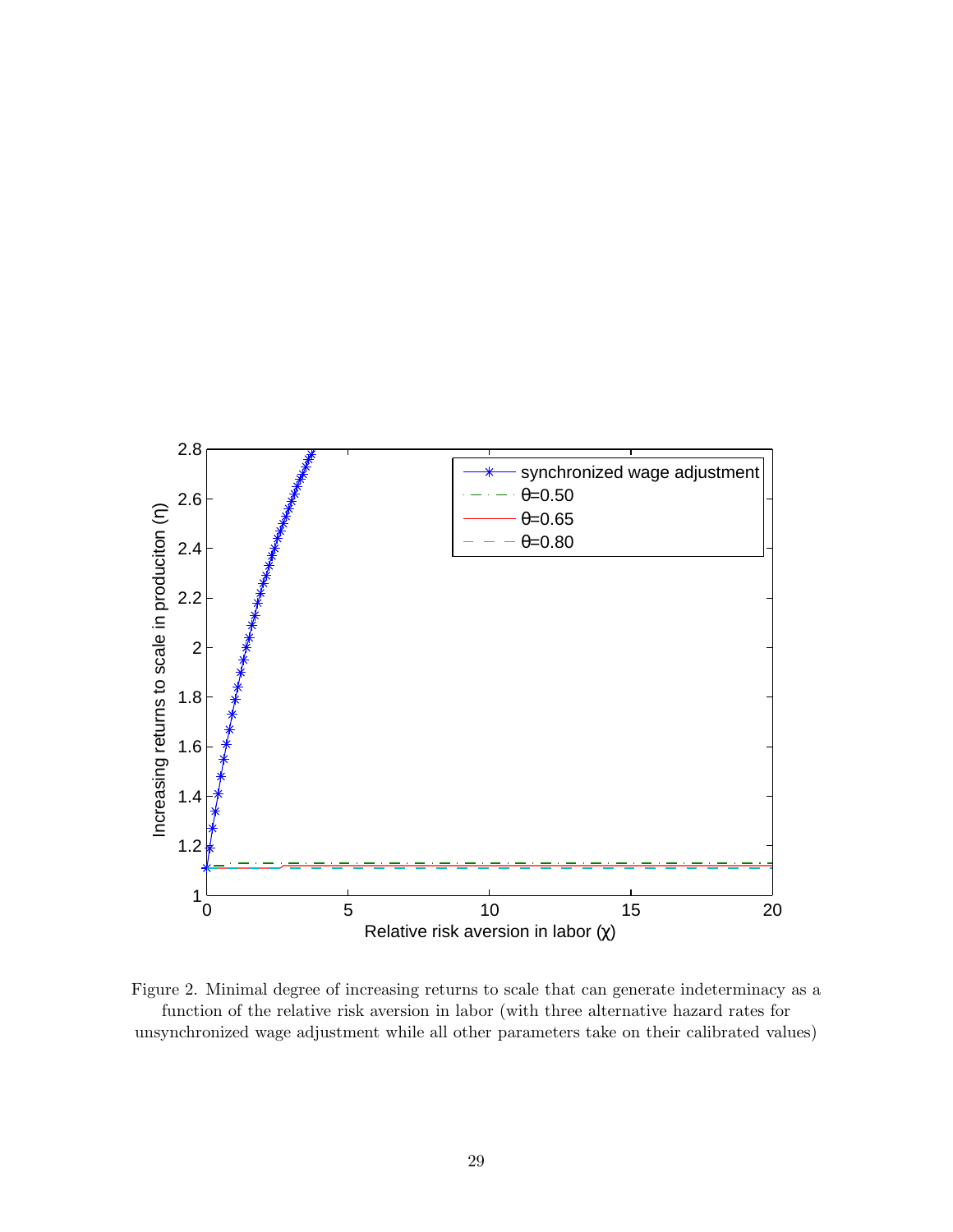

Figure 3. Impulse responses of output, consumption, investment, and hours worked under determinacy  $(\eta = 1.1)$ . The solid lines are responses to a consumption shock and the broken lines are responses to a government spending shock